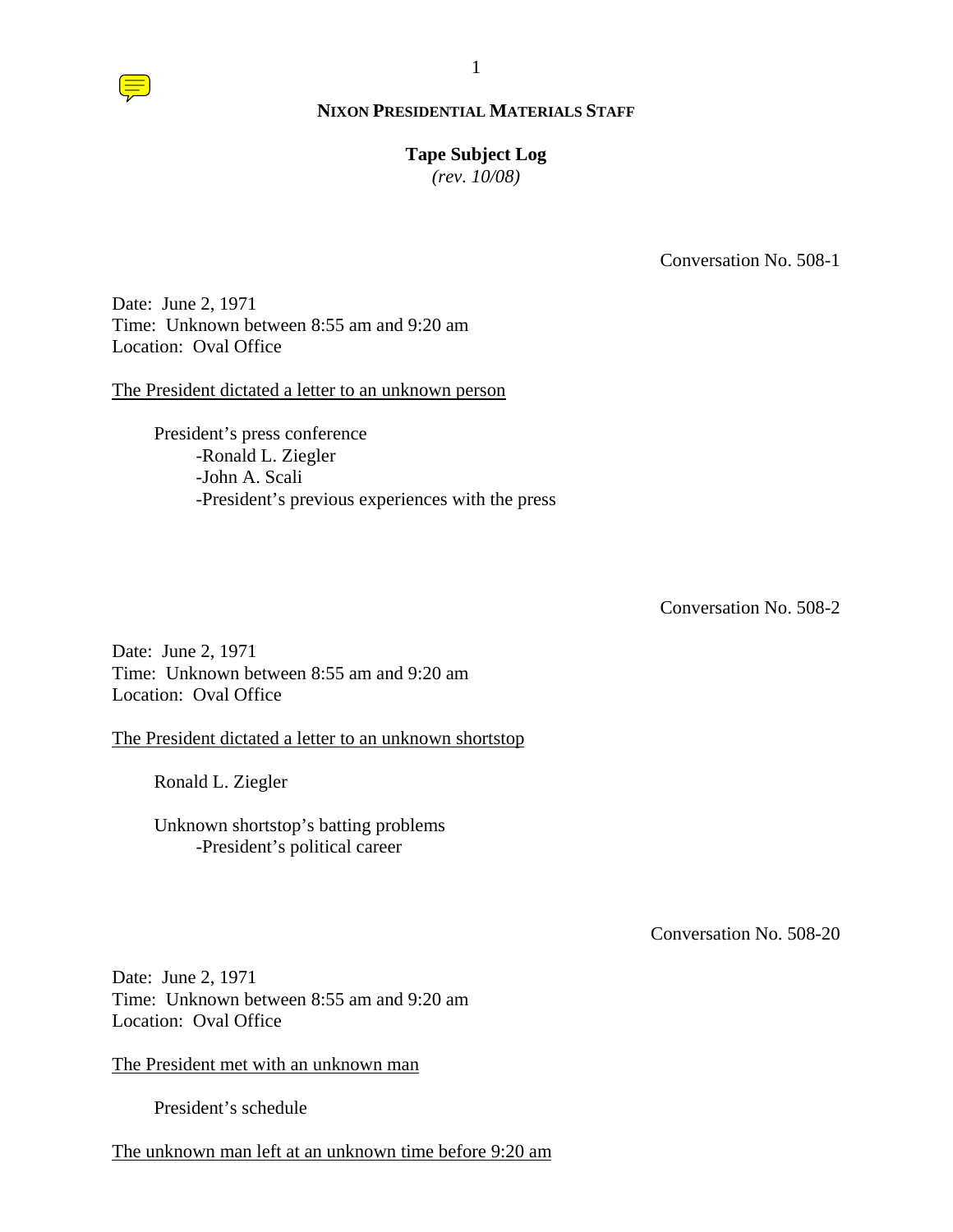#### **Tape Subject Log**

*(rev. 10/08)*

Conversation No. 508-3

Date: June 2, 1971 Time: Unknown between 8:55 am and 9:20 am Location: Oval Office

The President dictated a memorandum to John D. Ehrlichman

Ehrlichman -Schedule -Preparation of analysis of Black Caucus' legislative agenda -Cost -Timing

Conversation No. 508-4

Date: June 2, 1971 Time: Unknown between 8:55 am and 9:20 am Location: Oval Office

The President dictated a memorandum to Egil ("Bud") Krogh, Jr.

Drug abuse studies -Heroin addicts who started on marijuana -Federal agencies as sources of information -Dr. Bertram S. Brown, director, National Institute of Mental Health

Conversation No. 508-5

Date: June 2, 1971 Time: Unknown between 8:55 am and 9:20 am Location: Oval Office

The President dictated a memorandum to John D. Ehrlichman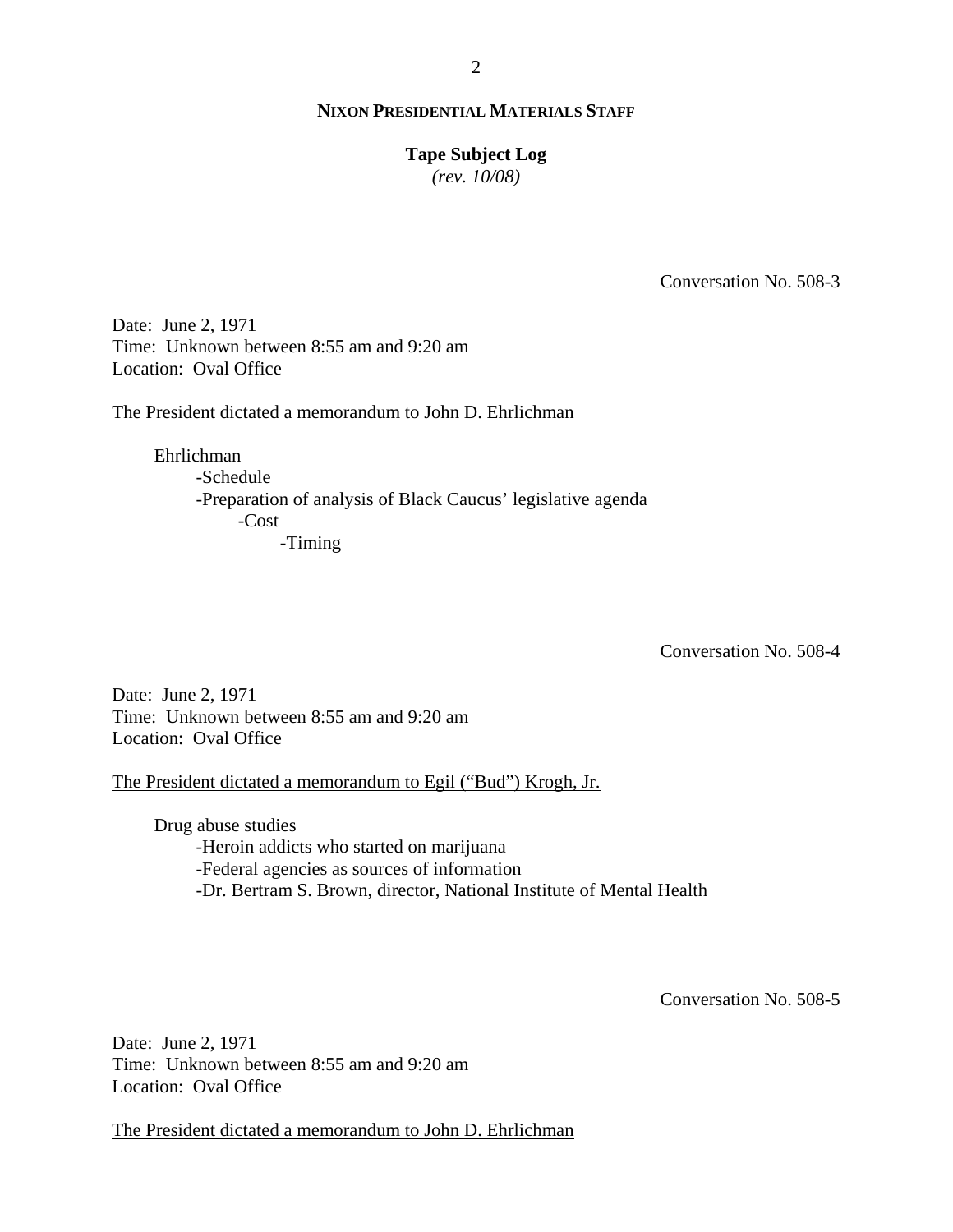# **Tape Subject Log**

 $(rev. 10/08)$ 

Drug abuse studies -Department of Health, Education, and Welfare [HEW] -Secretary of Health from Arizona -Physicians -Over-prescription of drugs -Study -Instructions for Krogh -HEW

Conv. No. 508-5 (cont.)

Conversation No. 508-6

Date: June 2, 1971 Time: Unknown between 8:55 am and 9:20 am Location: Oval Office

The President dictated a memorandum to John D. Ehrlichman and Egil ("Bud") Krogh, Jr.

Drug use -Recommendations for increasing criminal penalties -Pushers who are addicts

**BEGIN WITHDRAWN ITEM NO. 1** [Personal Returnable] [Duration: 4s ]

# END WITHDRAWN ITEM NO. 1

-Courts possible reaction -Use of death penalty -Applicability of federal statutes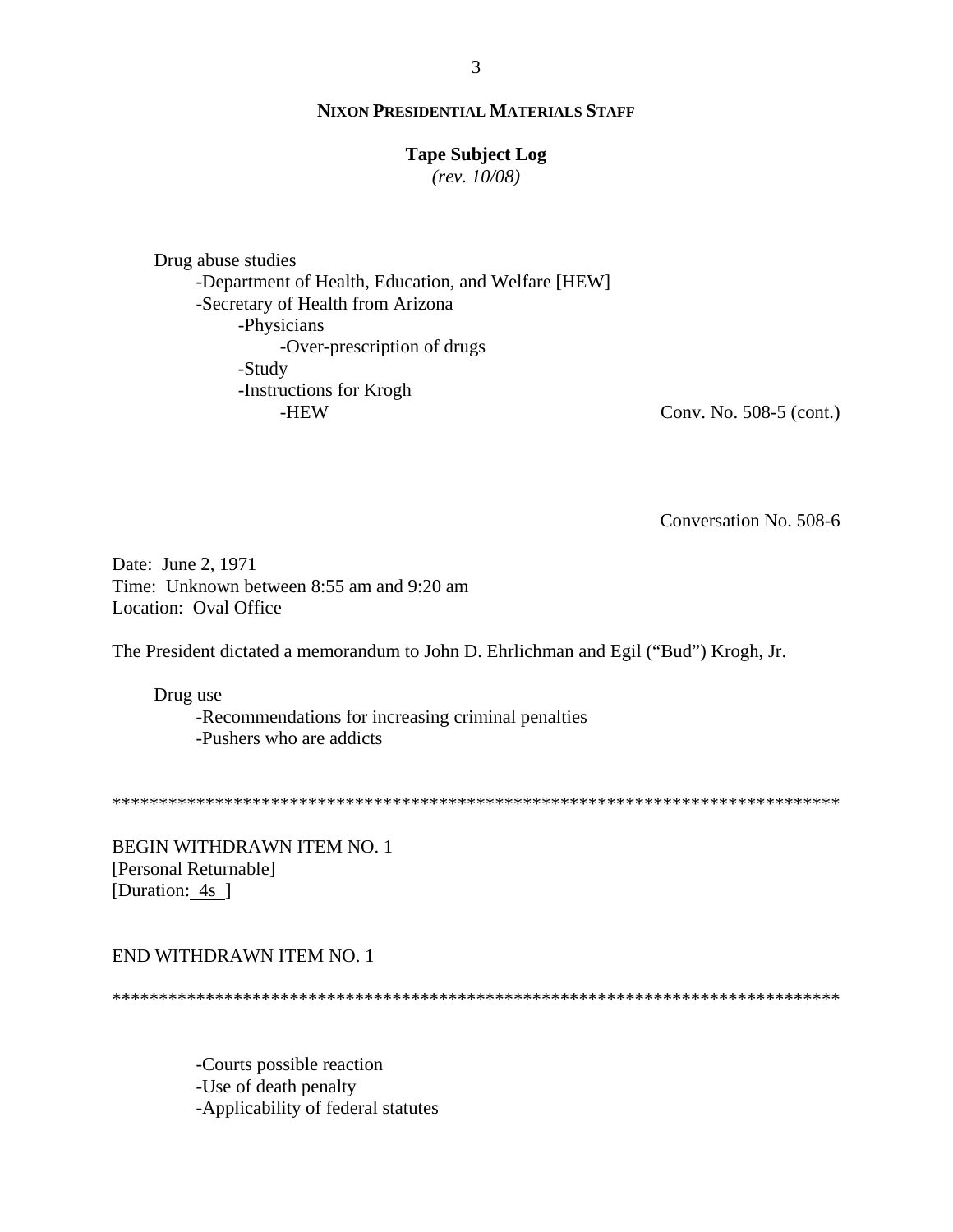#### 4

## **NIXON PRESIDENTIAL MATERIALS STAFF**

#### **Tape Subject Log**

*(rev. 10/08)*

Conversation No. 508-7

Date: June 2, 1971 Time: Unknown between 8:55 am and 9:20 am Location: Oval Office

The President dictated a memorandum to John D. Ehrlichman Conv. No. 508-5 (cont.)

Urban unemployment -Pierre Rinfret's predictions -Possible political problems -Ehrlichman's forthcoming meeting with George P. Shultz -Ehrlichman's recommendations

Conversation No. 508-8

Date: June 2, 1971 Time: Unknown between 8:55 am and 9:20 am Location: Oval Office

The President dictated a memorandum to General Alexander M. Haig, Jr.

Memorial to Confederate dead in the US Civil War -Memorial to General Robert E. Lee and General Ulysses S. Grant at West Point -Implications for the South

Conversation No. 508-9

Date: June 2, 1971 Time: Unknown between 8:55 am and 9:20 am Location: Oval Office

The President dictated a note to Melvin R. Laird

Attachment to formal letter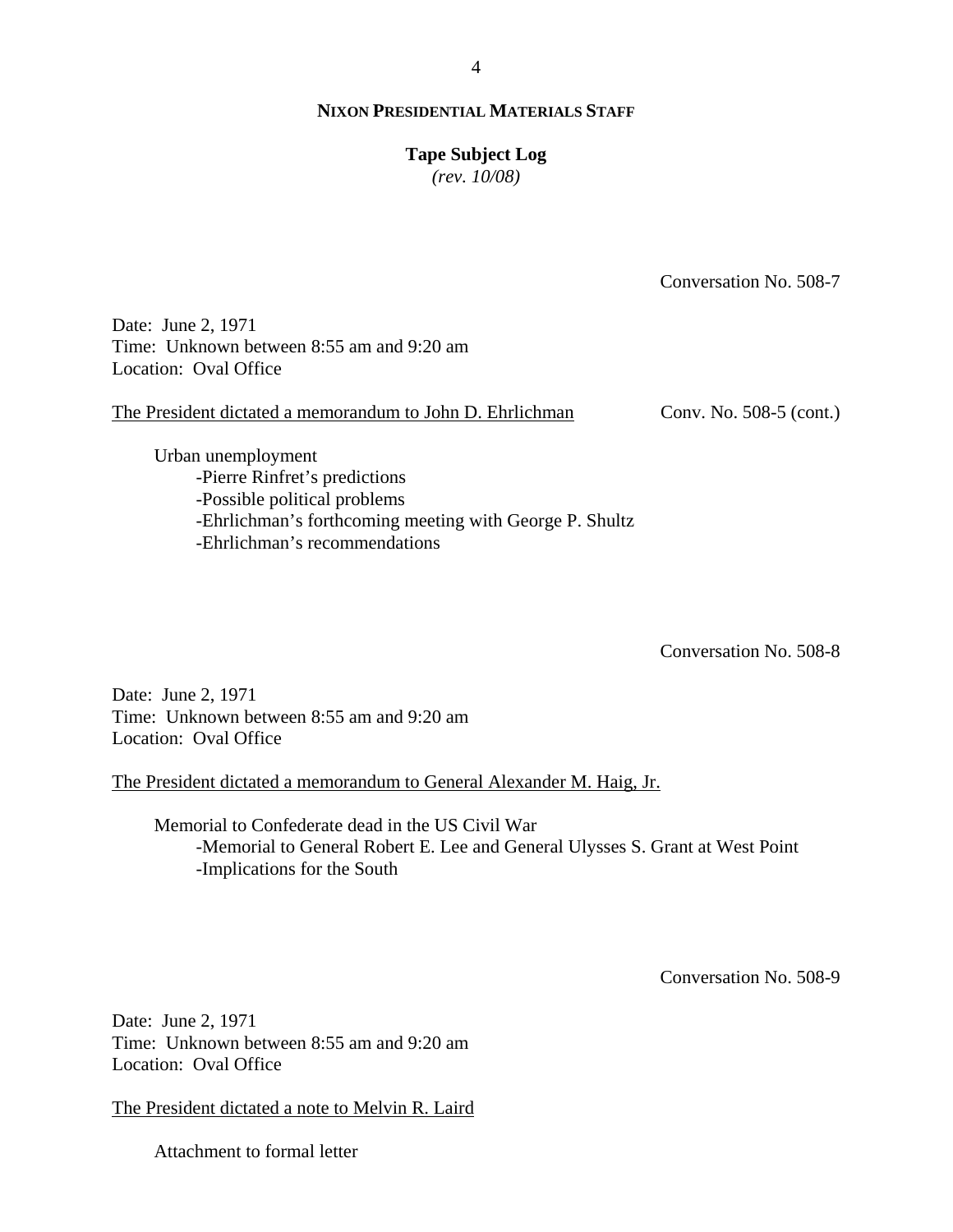## **Tape Subject Log**

*(rev. 10/08)*

#### -Commendation for unknown person

The President dictated a letter to Laird

US military -Ceremonial duties -President's view

[This conversation continues as Conversation No. 508-11]

Conversation No. 508-10

Date: June 2, 1971 Time: Unknown between 8:55 am and 9:20 am Location: Oval Office

The President met with Stephen B. Bull

Request for recording tapes

President's schedule -Alexander P. Butterfield

Bull left at an unknown time before 9:20 am

Conversation No. 508-11

Date: June 2, 1971 Time: Unknown between 8:55 am and 9:20 am Location: Oval Office

The President dictated a letter to Melvin R. Laird [This is a continuation of Conversation No. 508-9]

> US military -Ceremonial duties -President's view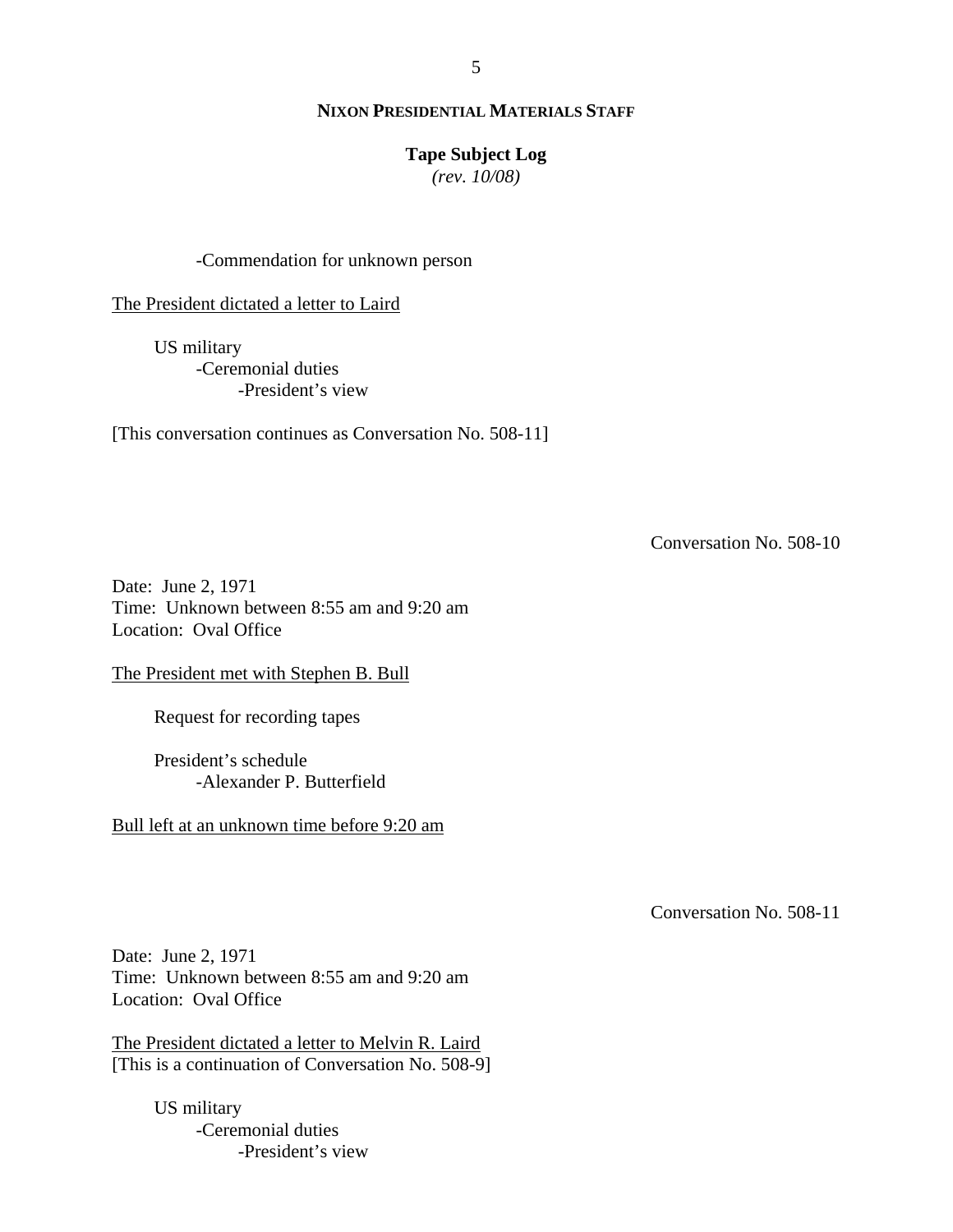#### **Tape Subject Log**

*(rev. 10/08)*

-Military District of Washington -President's visits to foreign nations

Conversation No. 508-12

Date: June 2, 1971 Time: 9:20 am - 9:40 am Location: Oval Office

Conv. No. 508-9 (cont.)

#### The President met with Alexander P. Butterfield and Rose Mary Woods

President's dictation equipment -Malfunction -Peter G. Peterson -Malfunction -Manolo Sanchez

Woods left at an unknown time before 9:40 am

The President's schedule -80th Congressional Club reception June 3 -Mr. and Mrs. Carl B. Albert -Meeting with Anastasio Somoza Debayle -Tone -Henry A. Kissinger -Major General James D. ("Don") Hughes -Maurice H. Stans -Meeting protocol -Mrs. Somoza -Marion A. Smoak -William R. Codus -80th Congressional Club reception June 3 -Physical arrangements -Number of attendees -Gifts for attendees -Ash trays, cocktail glasses, cuff links

The President's dictation equipment -Woods

Forthcoming Congressional Club reception -Gifts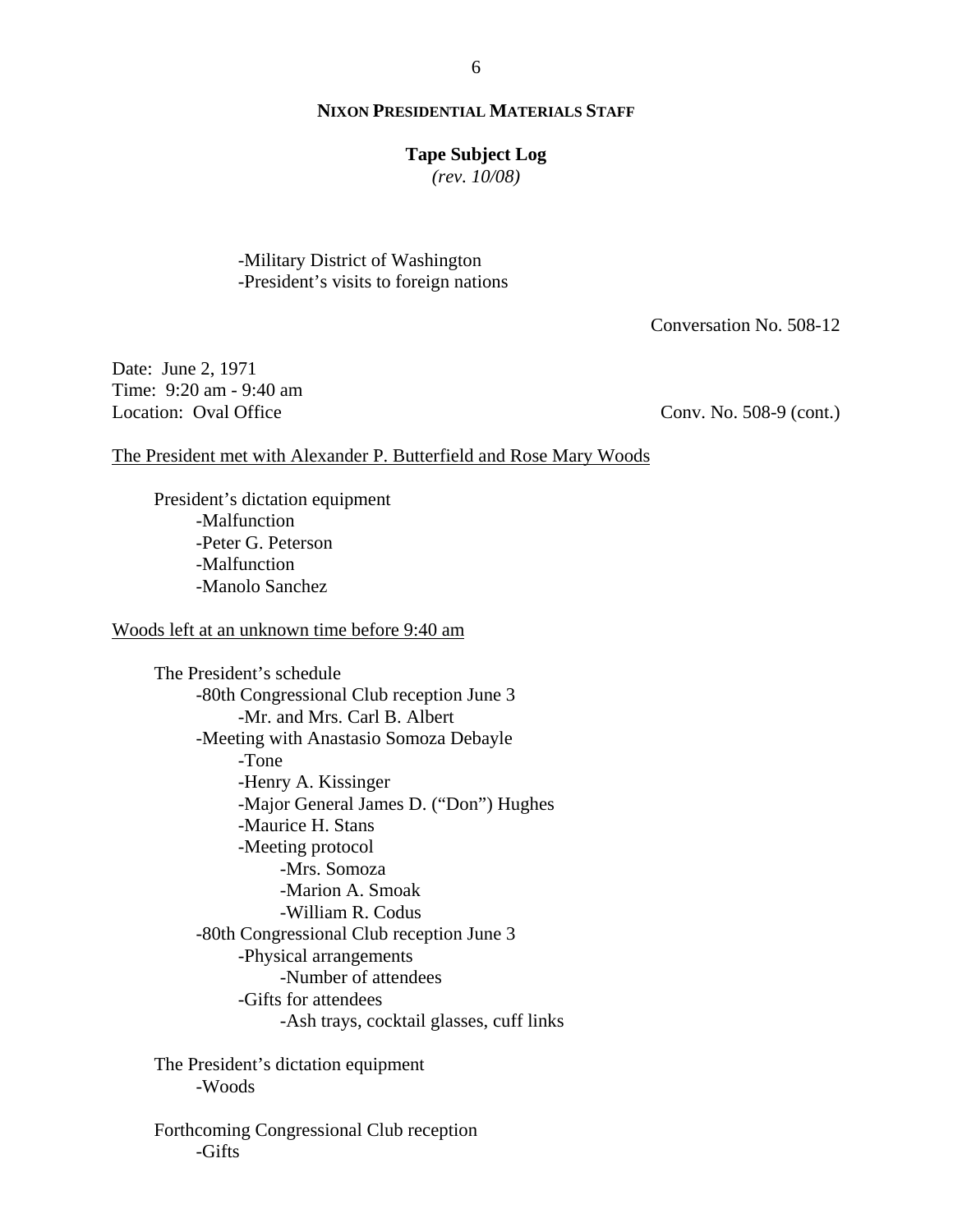### **Tape Subject Log**

*(rev. 10/08)*

The President's schedule -Congressional briefing, June 8, 1971 -International economic policy -Peterson -Timing -Location -Somoza -Kissinger -H. R. ("Bob") Haldeman

Butterfield left at 9:40 am

Conversation No. 508-13

Date: June 2, 1971 Time: 9:45 am - 12:04 pm Location: Oval Office

The President met with H. R. ("Bob") Haldeman

Explorer Scouts

Anastasio Somoza Debayle's visit -Department of State -Briefing book -Maurice H. Stans, Henry A. Kissinger -Arrangements

State Department's bureaucracy

Medal of Freedom

United States civil service -Sick leave, annual leave -Haldeman and the President's experiences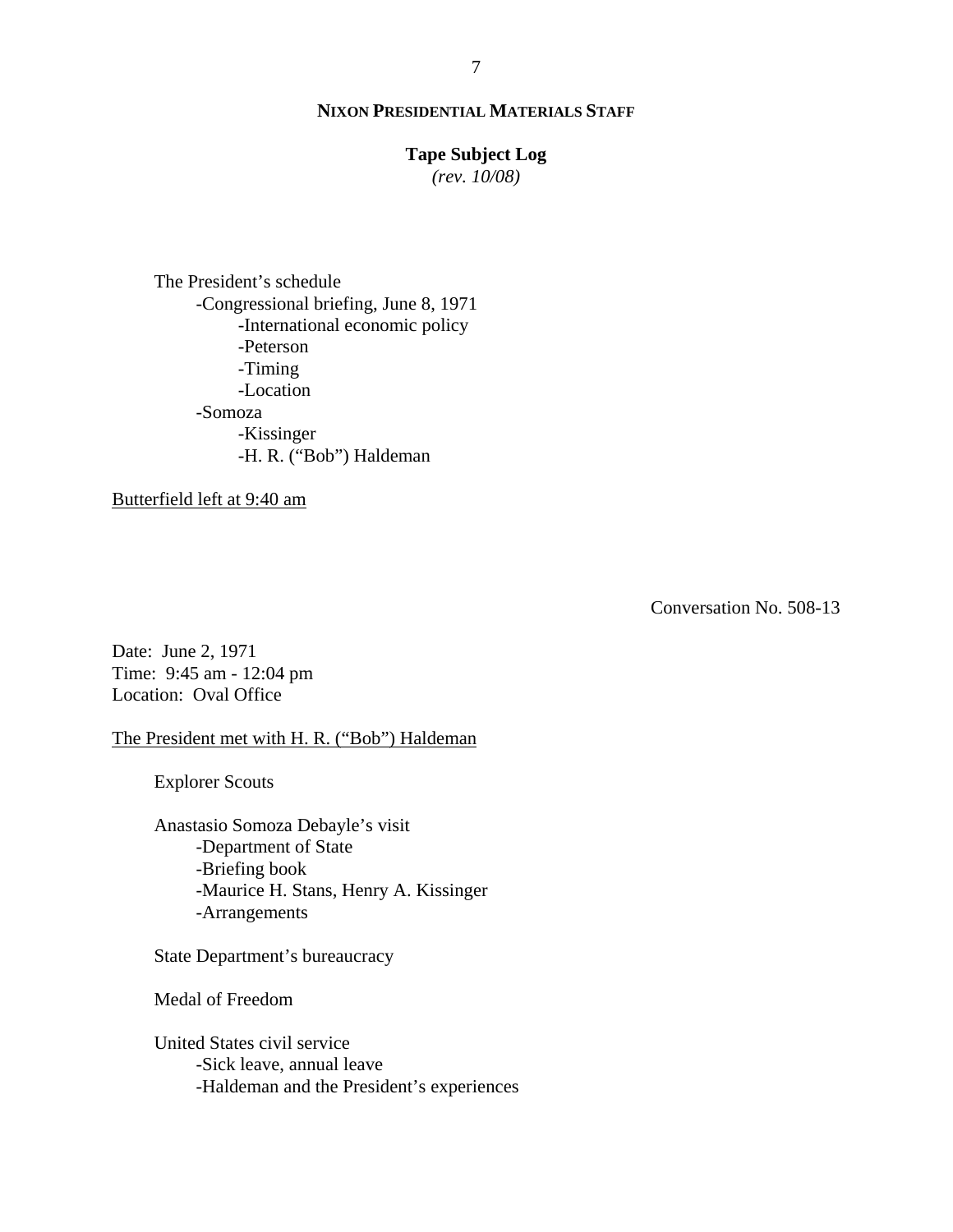#### **Tape Subject Log**

*(rev. 10/08)*

\*\*\*\*\*\*\*\*\*\*\*\*\*\*\*\*\*\*\*\*\*\*\*\*\*\*\*\*\*\*\*\*\*\*\*\*\*\*\*\*\*\*\*\*\*\*\*\*\*\*\*\*\*\*\*\*\*\*\*\*\*\*\*\*\*\*\*\*\*\*\*\*\*\*\*\*\*\*

BEGIN WITHDRAWN ITEM NO. 13 [Personal Returnable] [Duration: 1m 10s ]

#### END WITHDRAWN ITEM NO. 13

Conv. No. 508-13 (cont.)

\*\*\*\*\*\*\*\*\*\*\*\*\*\*\*\*\*\*\*\*\*\*\*\*\*\*\*\*\*\*\*\*\*\*\*\*\*\*\*\*\*\*\*\*\*\*\*\*\*\*\*\*\*\*\*\*\*\*\*\*\*\*\*\*\*\*\*\*\*\*\*\*\*\*\*\*\*\*

Rose Mary Woods entered at an unknown time after 9:45 am

The President's dictation -Peter G. Peterson -Malfunctioning equipment

# Woods left at an unknown time before 10:13 am

White House correspondence unit -Noble Melencamp -Dianne Humes, Raymond K. Price, Jr.

President's schedule -Robert H. Finch -Trip

White House correspondence -Price -Melencamp -William J. Hopkins role -Commitment of resources and volume of correspondence

Kissinger entered at 10:13 am

Vietnam War -Military operations -Snoul -Army of the Republic of Vietnam [ARVN] withdrawal -North Vietnamese attack -Casualties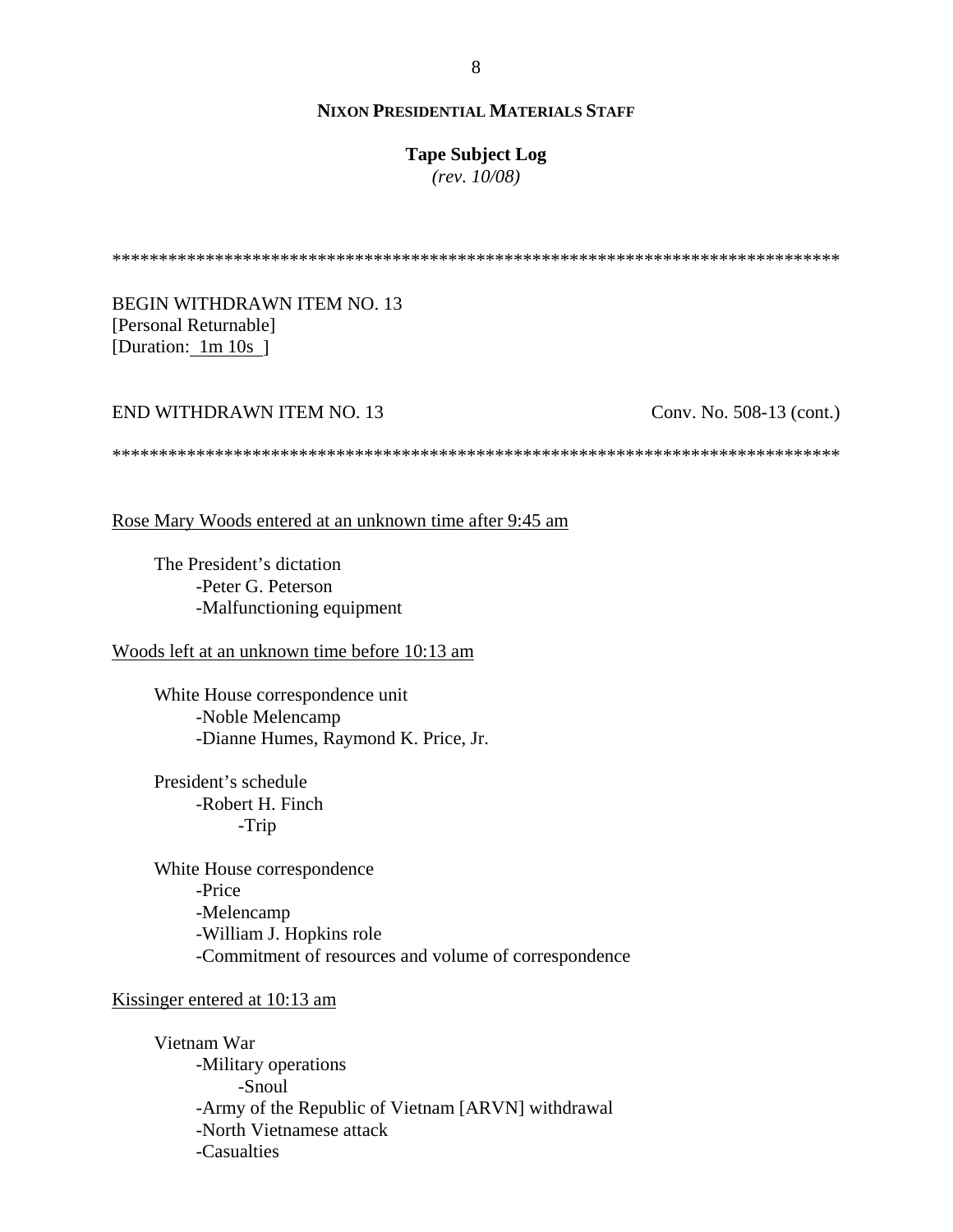### **Tape Subject Log**

 $(rev. 10/08)$ 

-Press

-General Creighton W. Abrams, Jr. -Melvin R. Laird -Associated Press reporter -John A. Scali -White House response

Conv. No. 508-13 (cont.) 

BEGIN WITHDRAWN ITEM NO. 2 [National Security] [Duration:  $21s$ ]

# **PAKISTAN**

# END WITHDRAWN ITEM NO. 2

US-North Vietnamese negotiations -Kissinger's cable to Ellsworth F. Bunker -Timing -Status -South Vietnamese elections

Kissinger's foreign trips -Visit with British -Korea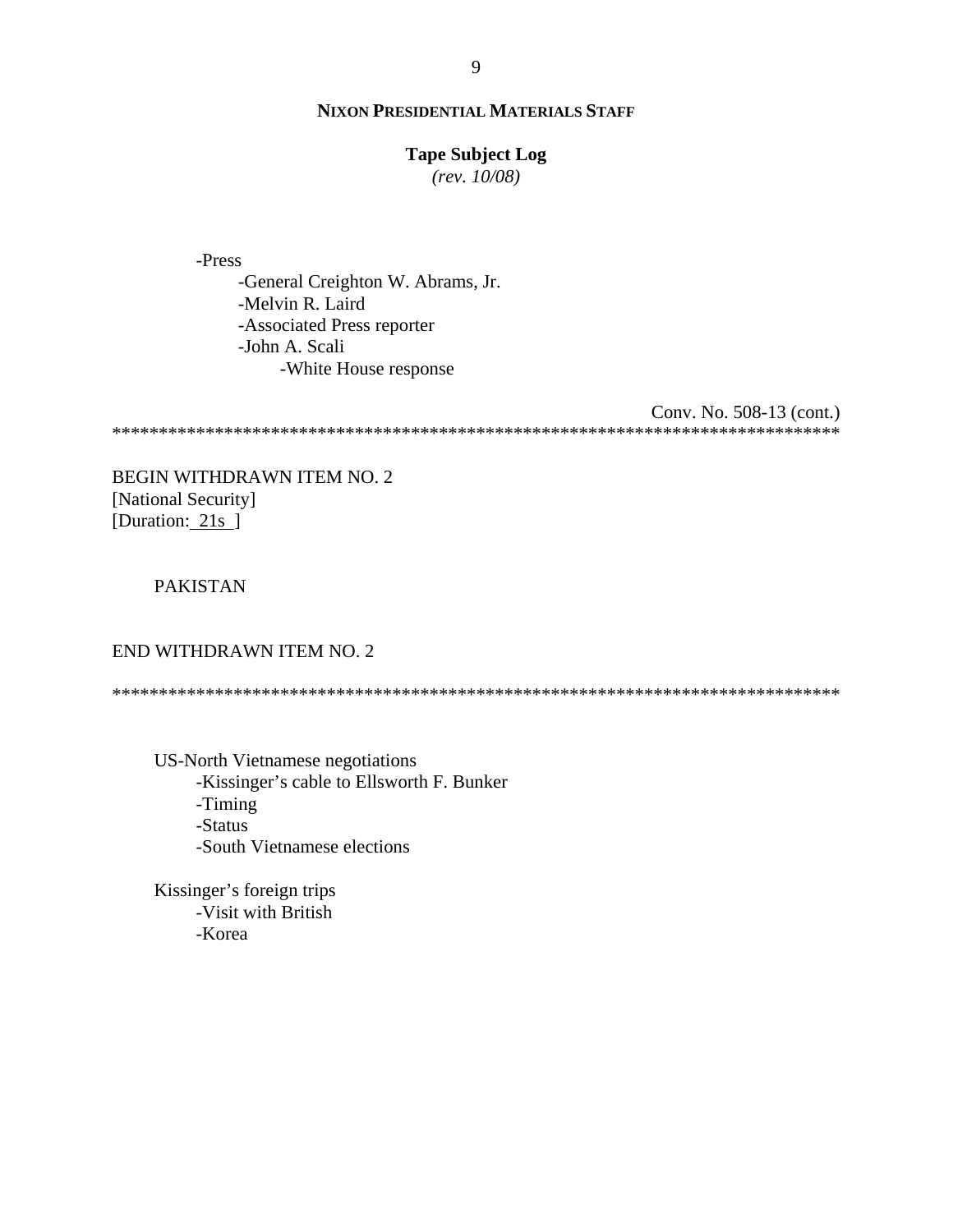#### **Tape Subject Log**

*(rev. 10/08)*

\*\*\*\*\*\*\*\*\*\*\*\*\*\*\*\*\*\*\*\*\*\*\*\*\*\*\*\*\*\*\*\*\*\*\*\*\*\*\*\*\*\*\*\*\*\*\*\*\*\*\*\*\*\*\*\*\*\*\*\*\*\*\*\*\*\*\*\*\*\*\*\*\*\*\*\*\*\*

# BEGIN WITHDRAWN ITEM NO. 14 [National Security] [Duration: 2m 3s ]

# PAKISTAN

Conv. No. 508-13 (cont.)

#### END WITHDRAWN ITEM NO. 14

\*\*\*\*\*\*\*\*\*\*\*\*\*\*\*\*\*\*\*\*\*\*\*\*\*\*\*\*\*\*\*\*\*\*\*\*\*\*\*\*\*\*\*\*\*\*\*\*\*\*\*\*\*\*\*\*\*\*\*\*\*\*\*\*\*\*\*\*\*\*\*\*\*\*\*\*\*\*

US ambassadors -Support for the President -John S. Farland -[David] Kenneth Rush -Berlin deadlock -Bunker -Dr. David K. E. Bruce -Farland

Vietnam

-Press coverage of President -Rowland Evans and Robert D. Novak -Zbigniew Brzezinski's suggestion -Timing of negotiation -Democratic National Convention -Lyndon B. Johnson -North Vietnam bombing halt -Prisoners of War [POWs] -Democrats

President's foreign policy -Successful Vietnam War negotiations -Summit meetings -South Vietnam -End to American involvement -Effect -State Department Activities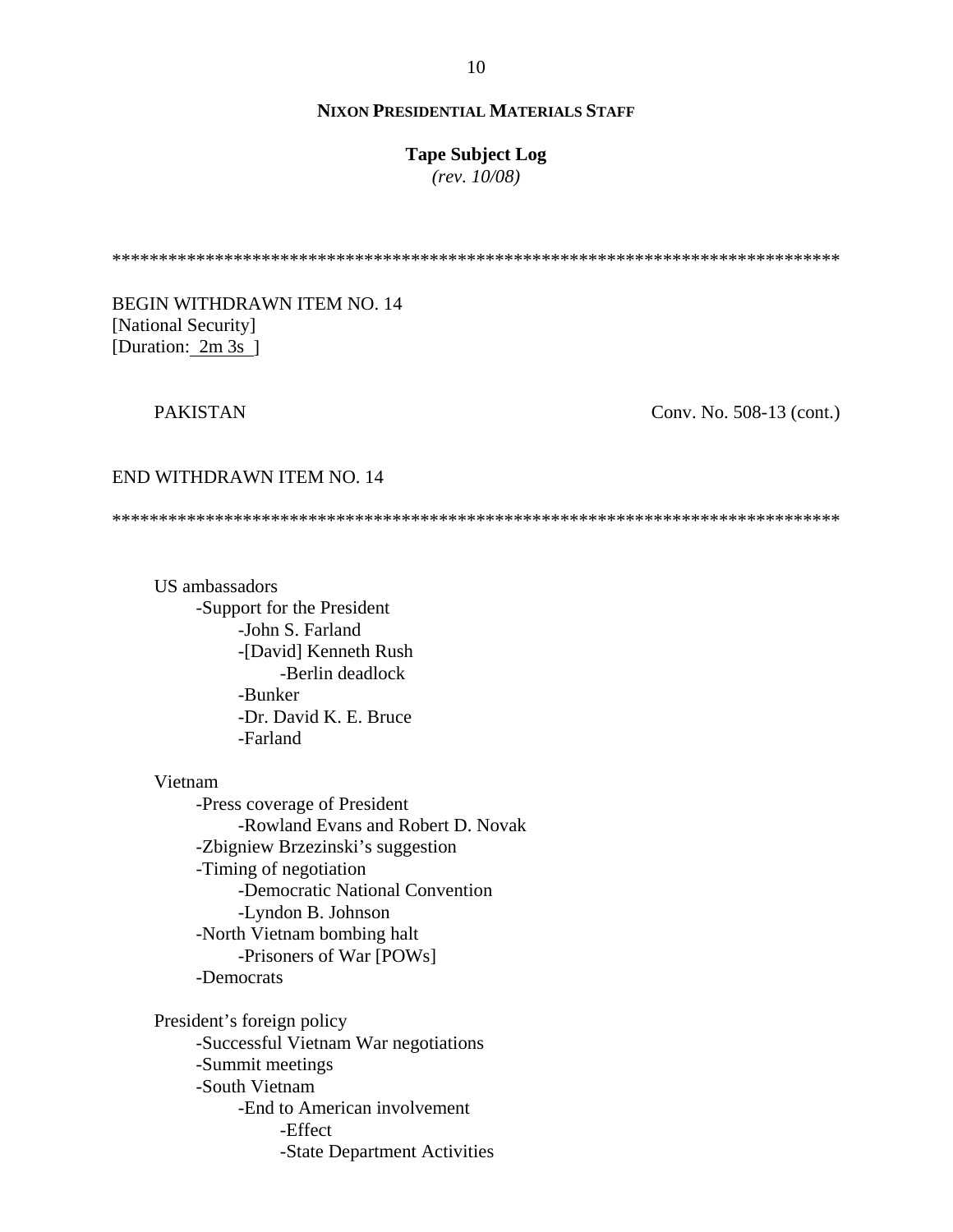### **Tape Subject Log**

 $(rev. 10/08)$ 

-Press -Academia -Council on Foreign Relations -John J. McCloy -North Atlantic Treaty Organization [NATO] -US relations with the People's Republic of China [PRC] -US-Union of Soviet Socialist Republics [USSR] relations -US-North Vietnamese negotiations Conv. No. 508-13 (cont.) -General Alexander M. Haig, Jr.'s opinion

**BEGIN WITHDRAWN ITEM NO. 15** [National Security] [Duration: 58s]

**PRC** 

**INDIA-PAKISTAN** 

**END WITHDRAWN ITEM NO. 15** 

-Negotiations with North Vietnam -Bombing

# Vietnam

-Morale in North Vietnam -Supplies -Lam Son operation -Medical Problems -World War I -US relations with USSR and PRC -Joseph C. Kraft -Commentary on President's press conference -Public opinion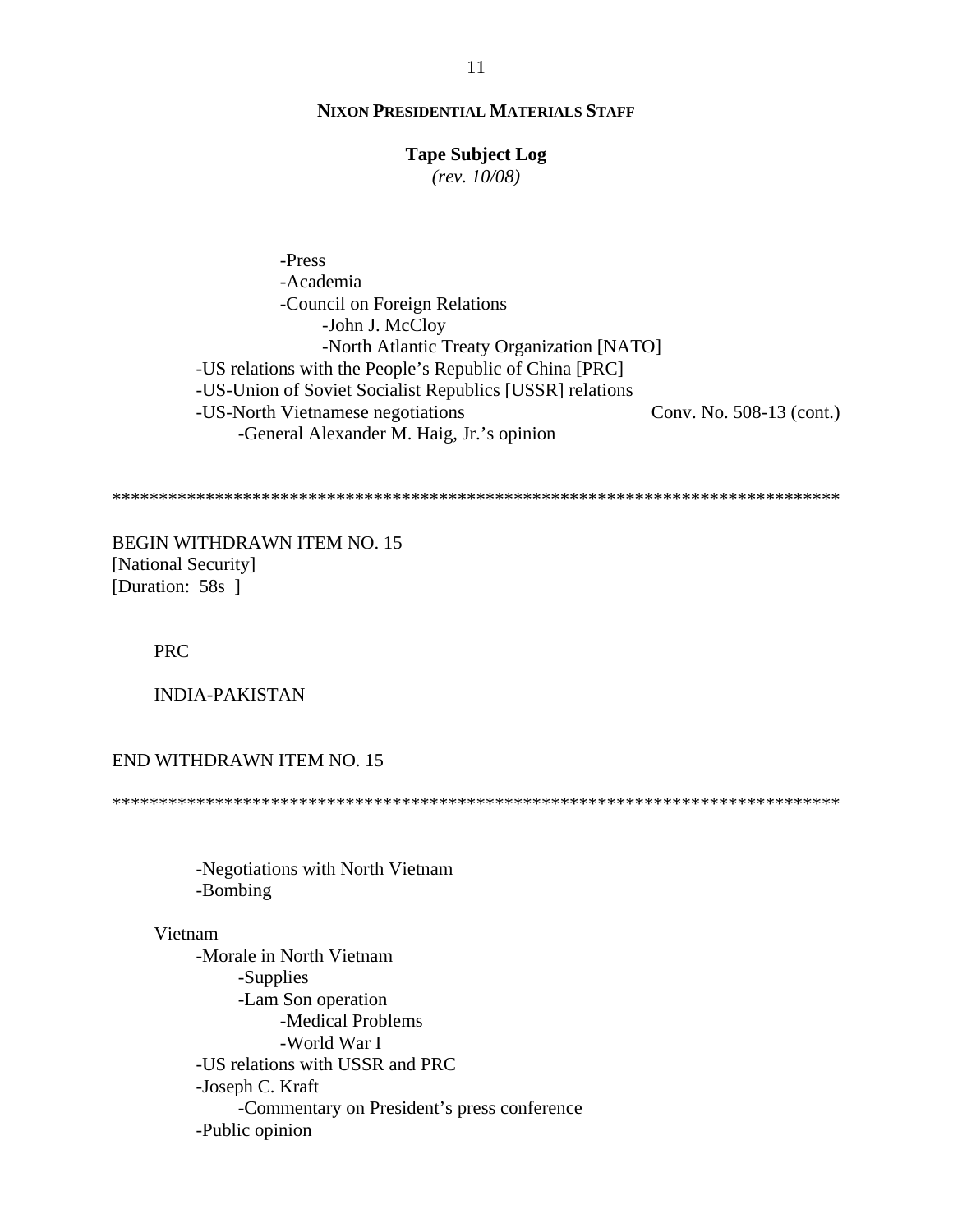#### **Tape Subject Log**

*(rev. 10/08)*

-Hanoi propaganda efforts -President -Johnson -Peace Initiatives -President's peace initiative -Quaker background -Patrick J. Buchanan -President's World War II duty -President's family's reaction

Conv. No. 508-13 (cont.)

President's foreign policy -*Saturday Review of Literature* -Editorial praising President's foreign policy -Norman Cousins -Strategic Arms Limitation Talks [SALT] announcement -Public opinion -US relations with USSR, PRC -Necessity of foreign policy successes -Trip to PRC -Timing -Vietnam -Us-USSR relations -SALT -President's possible trip to PRC -Kissinger's forthcoming meeting with Anatoliy F. Dobrynin

Kissinger's health and age

# The President left at an unknown time after 10:13 am

US foreign policy -President's role -SALT

US relations with PRC

Kissinger left at 10:32 am

The President entered at an unknown time after 10:32 am

Kissinger's foreign trips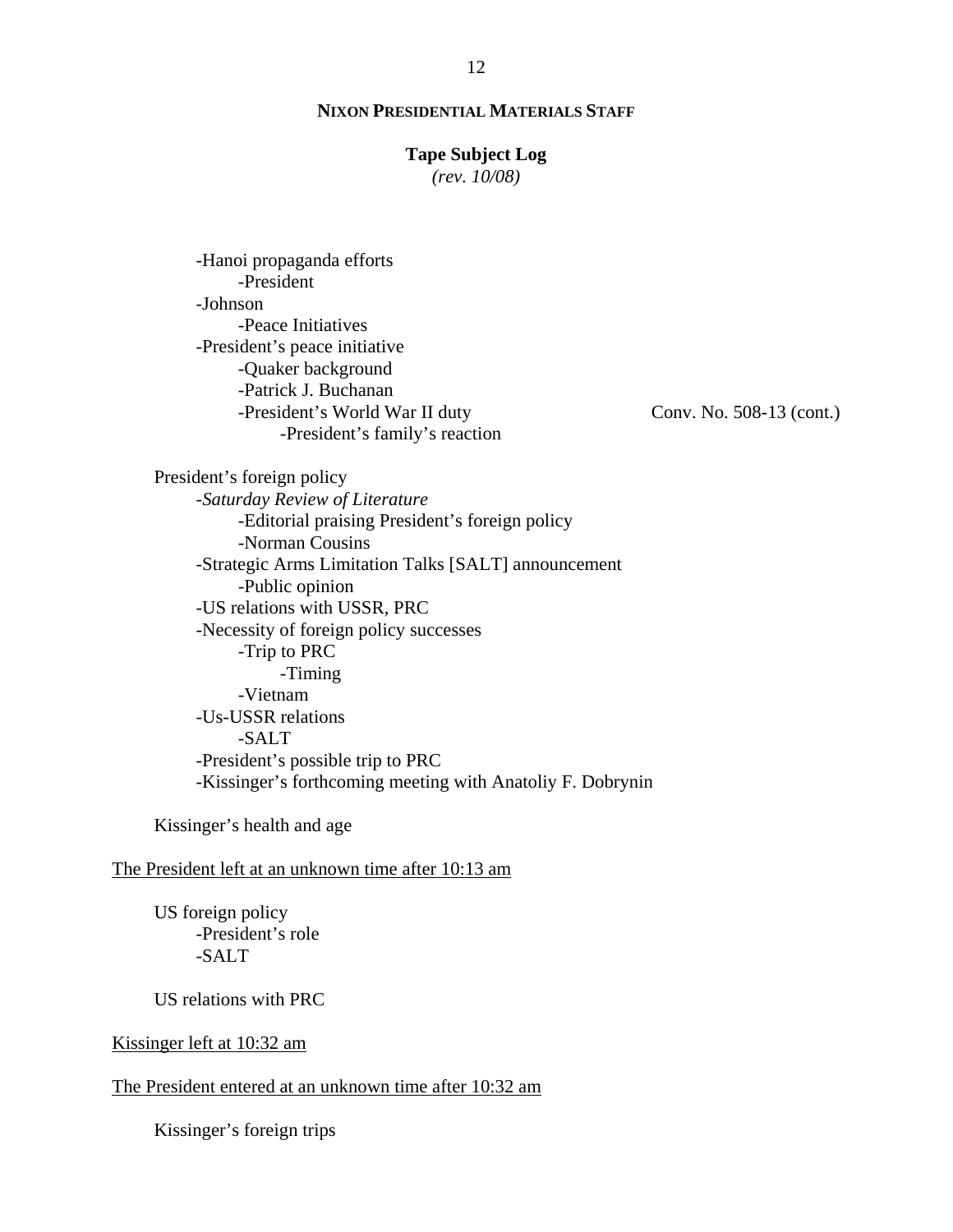#### **Tape Subject Log**

*(rev. 10/08)*

#### Stephen B. Bull entered at an unknown time after 10:32 am

Briefing book -Oval Office Bull left at an unknown time before 10:55 am

> President's schedule -Possible PRC trip

Conv. No. 508-13 (cont.)

#### Bull entered at an unknown time after 10:32 am

Briefing book -The Residence -Manolo Sanchez

#### Bull left at an unknown time before 10:55 am

President's previous press conference -President's schedule -Commentator's conclusions -South Vietnam's forthcoming election -General Nguyen Van Thieu

President's schedule -Dinner for Somoza -Willy Brandt's forthcoming US visit

President's previous press conference -Buchanan -Herbert G. Klein, Ronald L. Ziegler, Scali, and Buchanan -Handling of press -*New York Times*, *Washington Post* -May Day demonstrators -Basic foreign policy issues -Drugs -Demonstrations -SALT  $-PRC$ -Middle East -International Labor Organization [ILO] -Kissinger -President's conversations with George Meany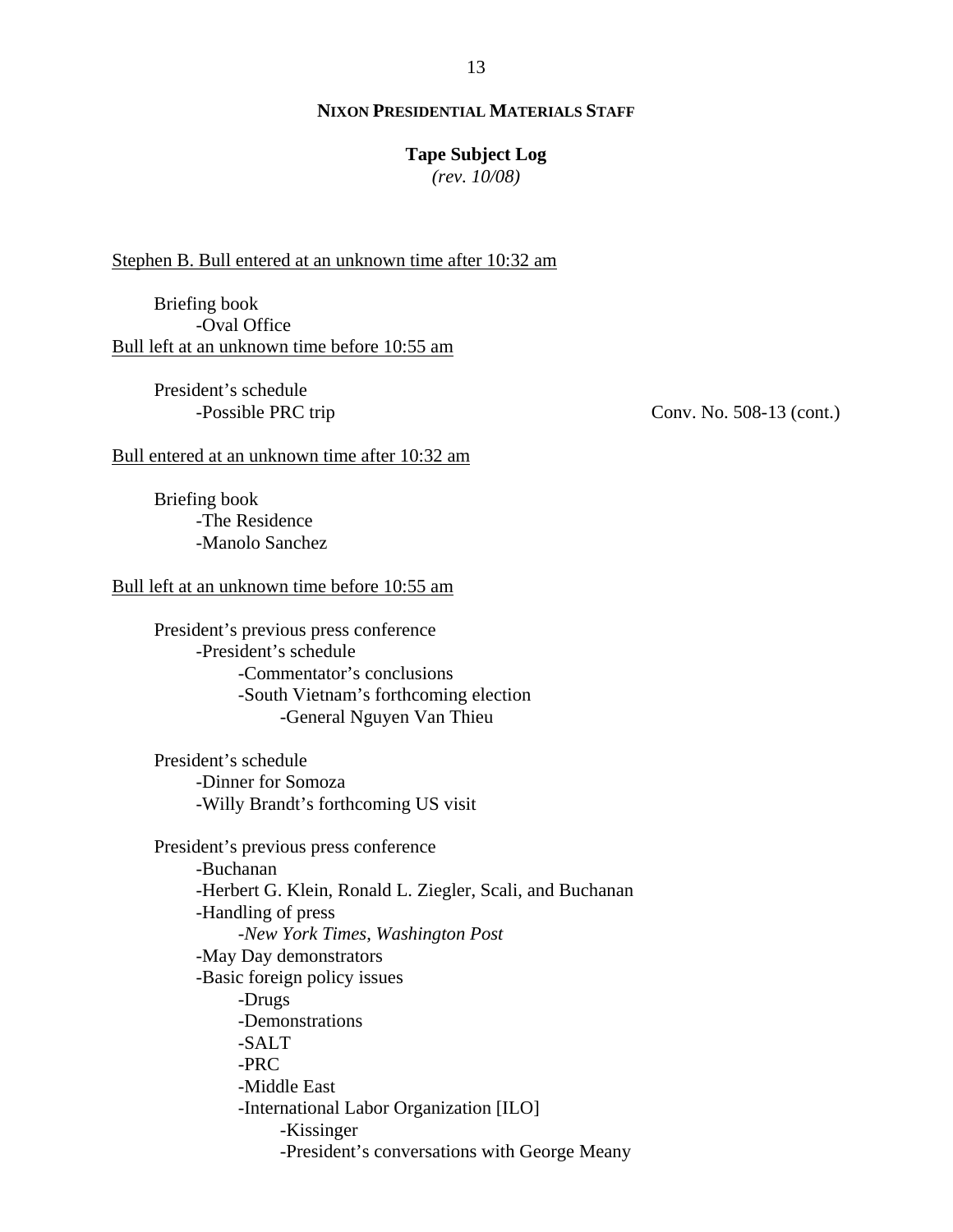### **Tape Subject Log**

*(rev. 10/08)*

-William P. Rogers -Novak's comment -Politics -Edmund S. Muskie -Edward M. ("Ted") Kennedy -Paul N. ("Pete") McCloskey, Jr. -May Day demonstrators -John D. Ehrlichman's view -Walter E. Washington -Ehrlichman's reaction -Scali

May Day demonstrations -Press -Illegal arrest issue -Processing of people arrested -President's previous press conference -George P. Shultz's opinion

President's public image

-Questions

-China -Approval

President's previous press conference -Types of questions -Ziegler -Clark R. Mollenhoff -Questions on domestic affairs -Busing -Housing -Race relations -Buchanan's preparation -Foreign policy versus domestic policy -William H. Carruthers -Mark I. Goode -Rostrum -Presidential Seal -Camera angles Possible telephone poll -Timing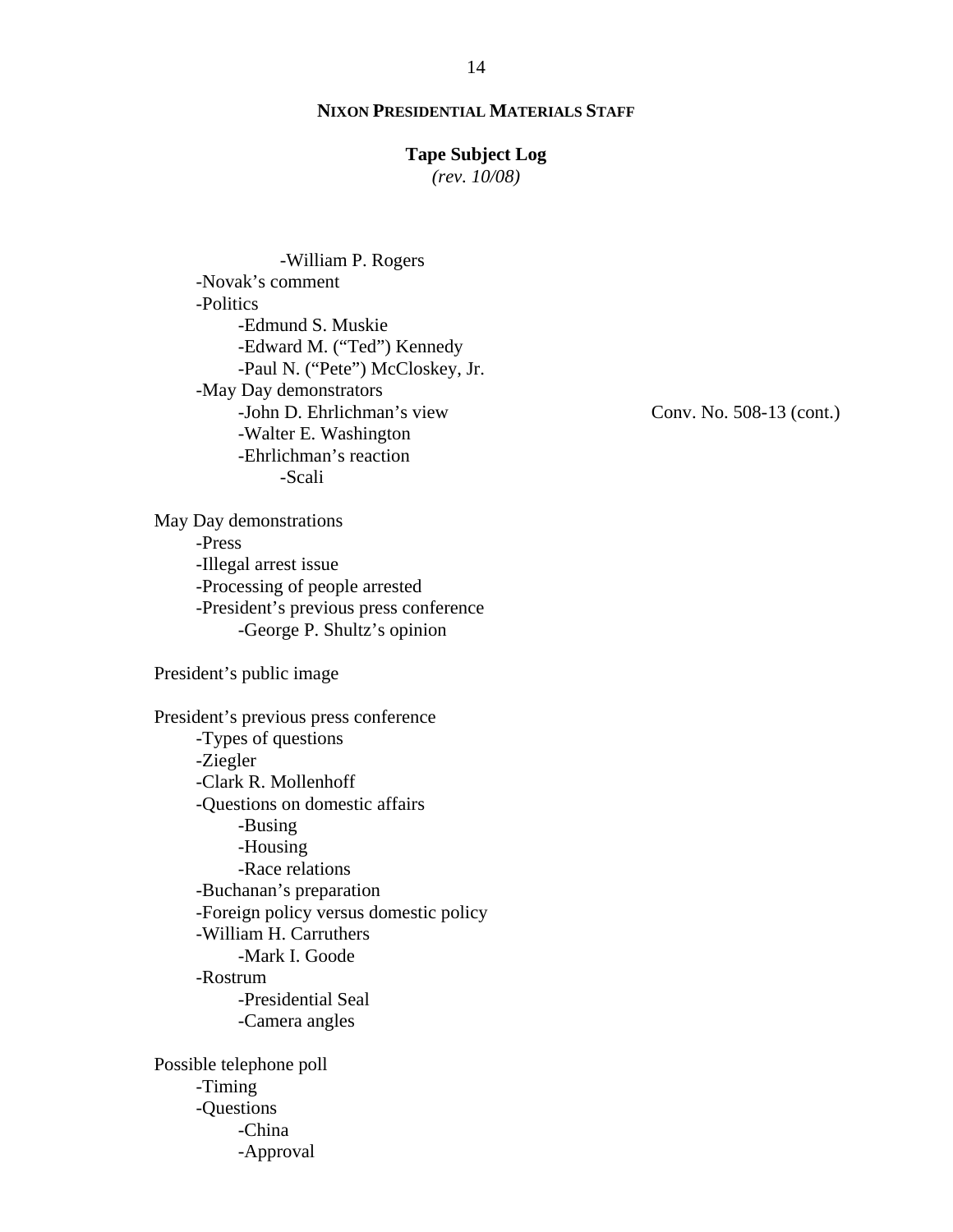## **Tape Subject Log**

*(rev. 10/08)*

-Vice President approval -Trial heats -Press conference -SALT -May Day demonstrations -President's support of police -Wording -Legalization of marijuana

Conv. No. 508-13 (cont.)

President's previous press conference -Domestic issues -Revenue sharing -Government reorganization -Welfare reform -Drugs -May Day demonstrators -Reporter's questions -White House response -Buchanan -Letter writing -Jerald F. ("Jerry") terHorst

President's forthcoming press conference -Domestic issues -Trip to Arkansas -Timing -Announcement -Physical arrangements -Press coverage -Ziegler -Story on housing -Views of Shultz and John N. Mitchell

Press coverage of administration -SALT -President's foreign policy -PRC -Kissinger -May Day demonstrators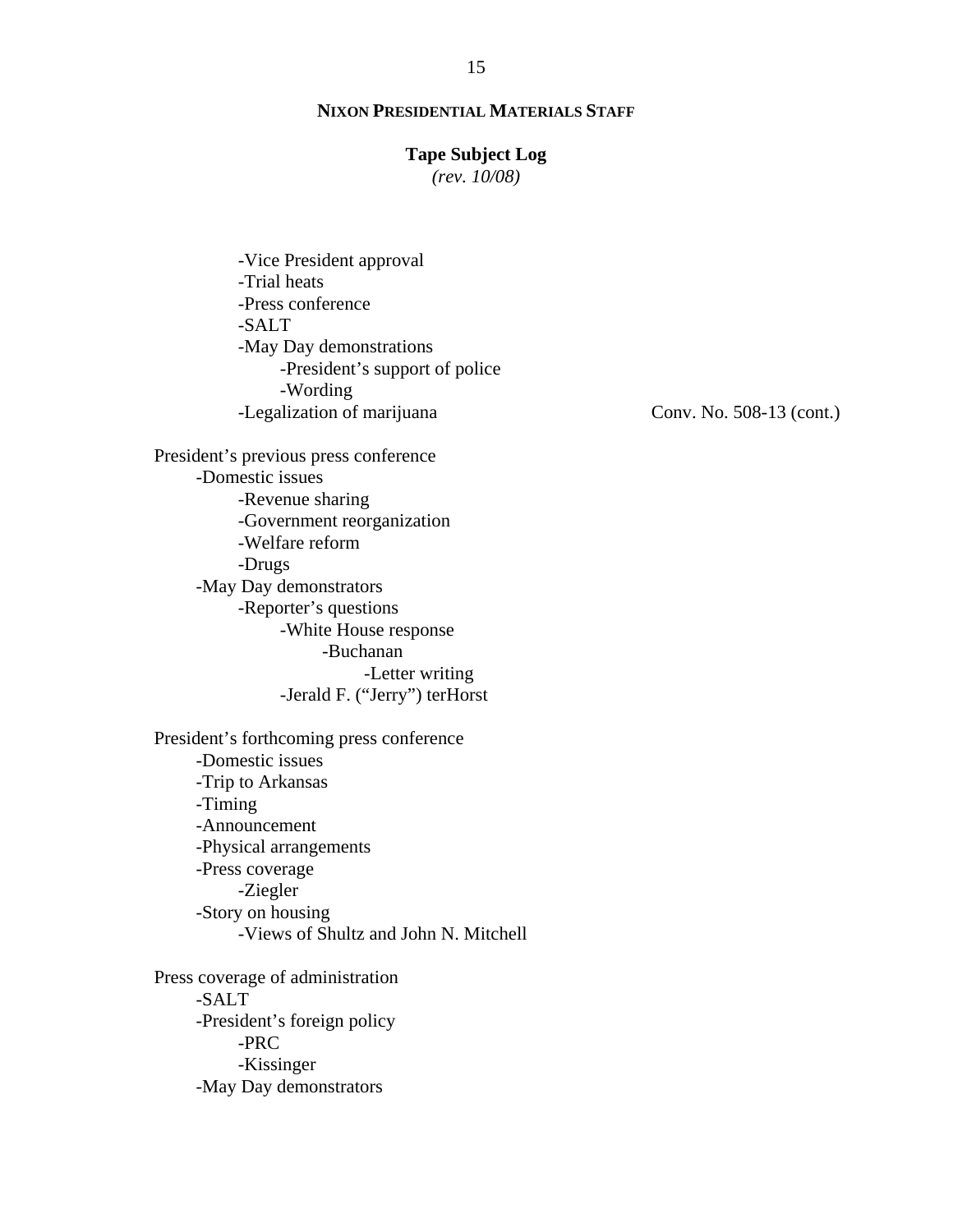#### **Tape Subject Log**

*(rev. 10/08)*

Vietnam

-Vietnam veterans' organizations -Unknown man -John F. Kerry -Comments on Vietnam war crimes

Alexander P. Butterfield entered at an unknown time after 10:32 am

Haig's schedule Butterfield left at an unknown time before 10:55 am

> Vietnam -Vietnam veterans -Veterans of Foreign Wars [VFW] -Unknown man's comments

Butterfield entered at an unknown time after 10:32 am

Haig's schedule -Son

Kissinger's schedule

#### Butterfield left at an unknown time before 10:55 am

Vietnam -Unknown man's comments -Comments regarding May Day demonstrations -Charles W. Colson's role -Television network coverage -National Broadcasting Company [NBC] -American Broadcasting Company [ABC] -Columbia Broadcasting System [CBS] -Herbert R. ("Chief") Rainwater's request for television time -Unnamed veteran's forthcoming actions -Kerry -Melville Stephens

Kissinger entered at 10:55 am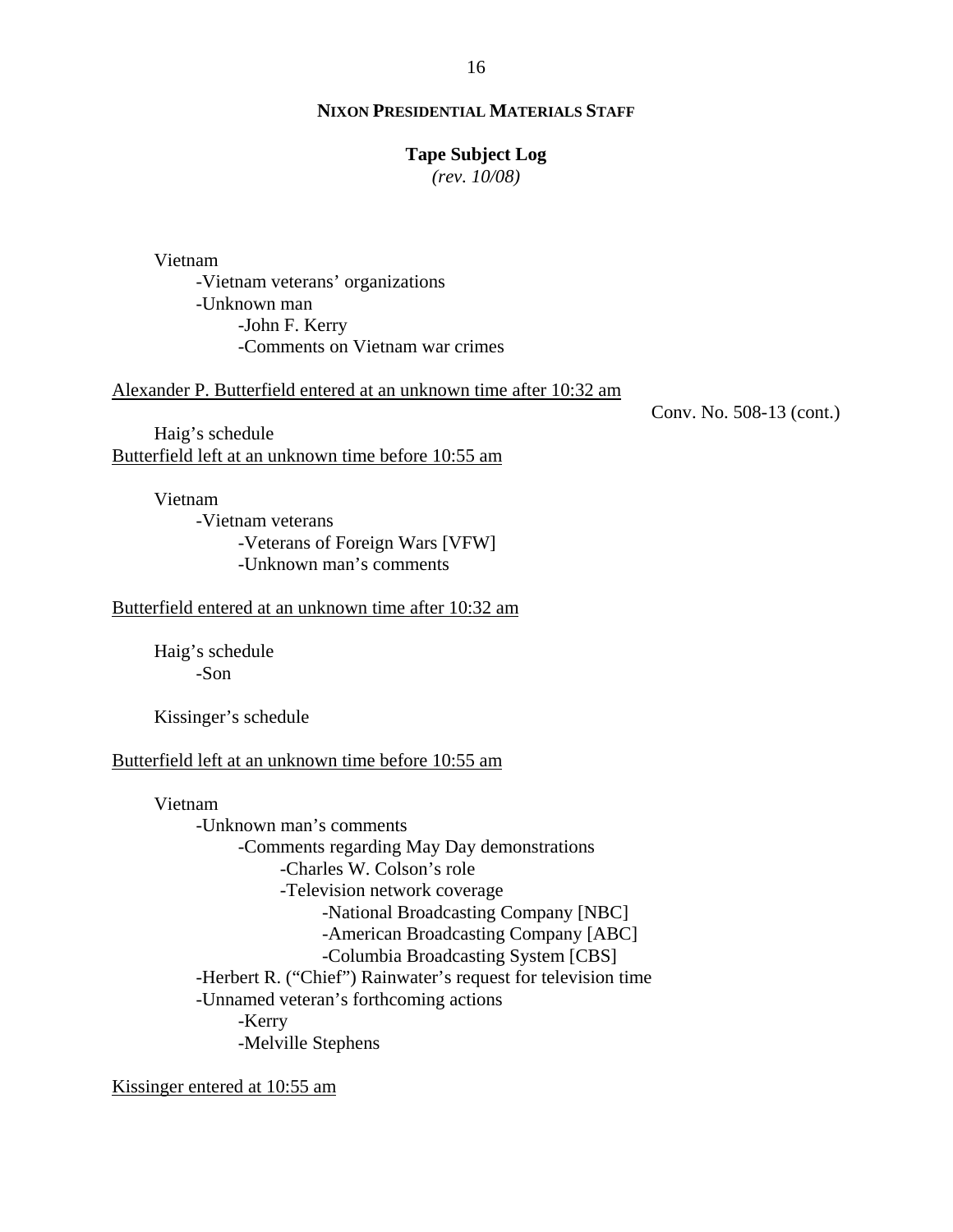#### **Tape Subject Log**

*(rev. 10/08)*

Conv. No. 508-13 (cont.) General John W. Donaldson -Allegation of Vietnam war crimes -Laird -Stanley R. Resor -Timing and location of actions -General William C. Westmoreland -Meeting with Kissinger -*Time* magazine story -Possible squelching of criminal charges -Department of the Army -Westmoreland -Resor -Role of Secretary of Defense President's previous press conference -May Day demonstrators -Ehrlichman -President's conversation with Julie Nixon Eisenhower -Law and order -National economy -Law and order -Possible speech by President -William L. Safire Colgate University -Visit by Rogers -College football -Andy Kirk -Game against Duke University -Walt Slade -University president -Actions of valedictorian -Kissinger's actions at Johns Hopkins University -Rogers' reaction -Rogers' comments regarding commencement -West Point West Point

-Commencement exercises -Television coverage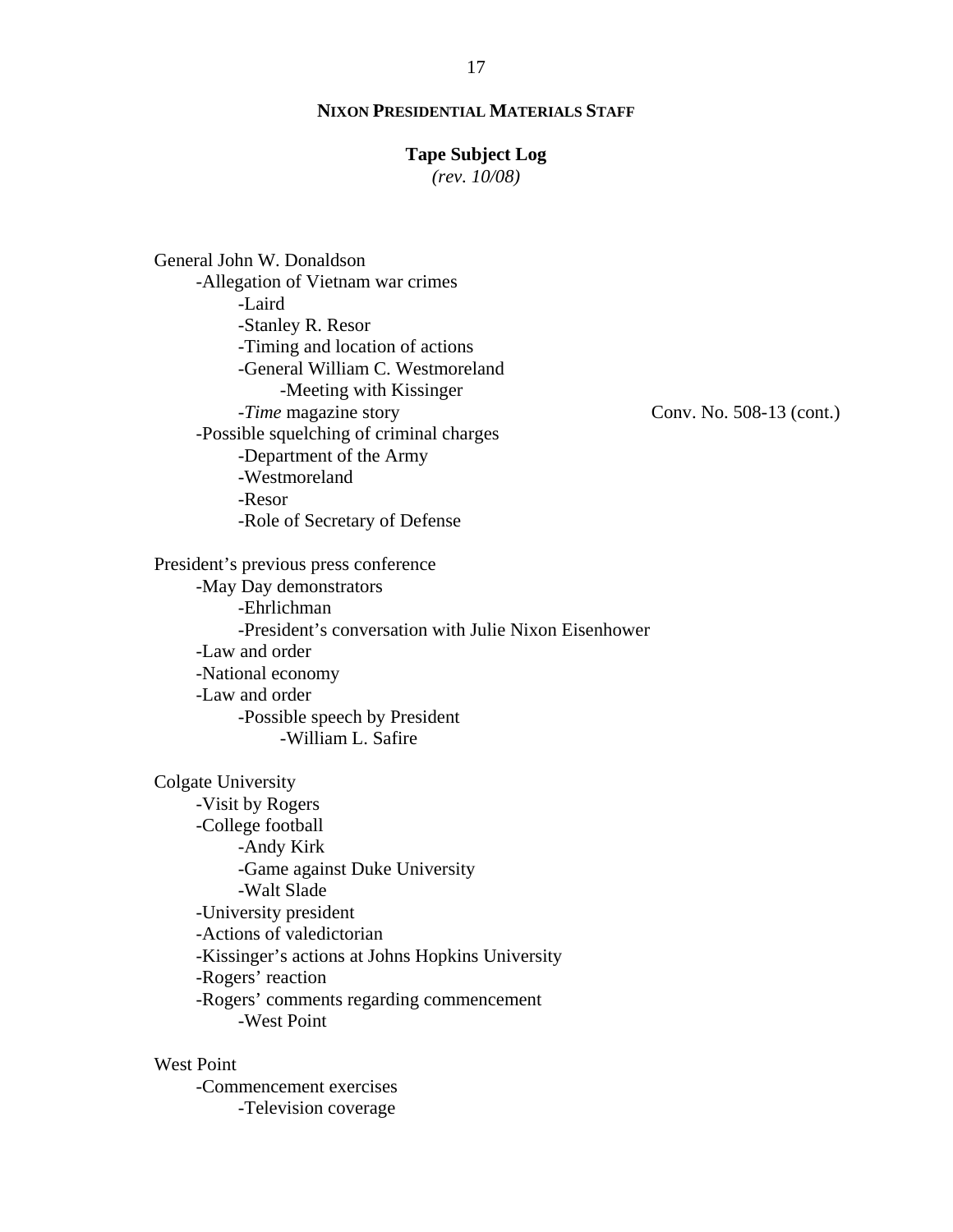#### **Tape Subject Log**

*(rev. 10/08)*

### Rogers

-Comments regarding young people

Conv. No. 508-13 (cont.) US relations with PRC -President's previous press conference -United Nations [UN] -Chiang Kai-shek -Possible announcement -Rogers' role -Forthcoming meeting with General Nguyen Van Thieu

President's previous press conference -Impression on American people -Questions on foreign policy -President's Vietnam policies

President's Vietnam policies -Kraft's comments -President's forthcoming news conference -Planted questions on Vietnam

President's previous press conference -Question on morality of Vietnam bombing -President's background -Garnett D. ("Jack") Horner -Horner's question -Repatriation of POWs -Korean War -Vietnam War -Question of morality of bombing -President's visits to Germany -Essen, Berlin, and Dresden -Morality of war -Adolf Hitler's goals -US bombing Vietnam -Vietnamese Communists -Treatment of Catholics after 1954 -Bishop of Da Nang -Howard K. Smith

US war efforts -Strategic concepts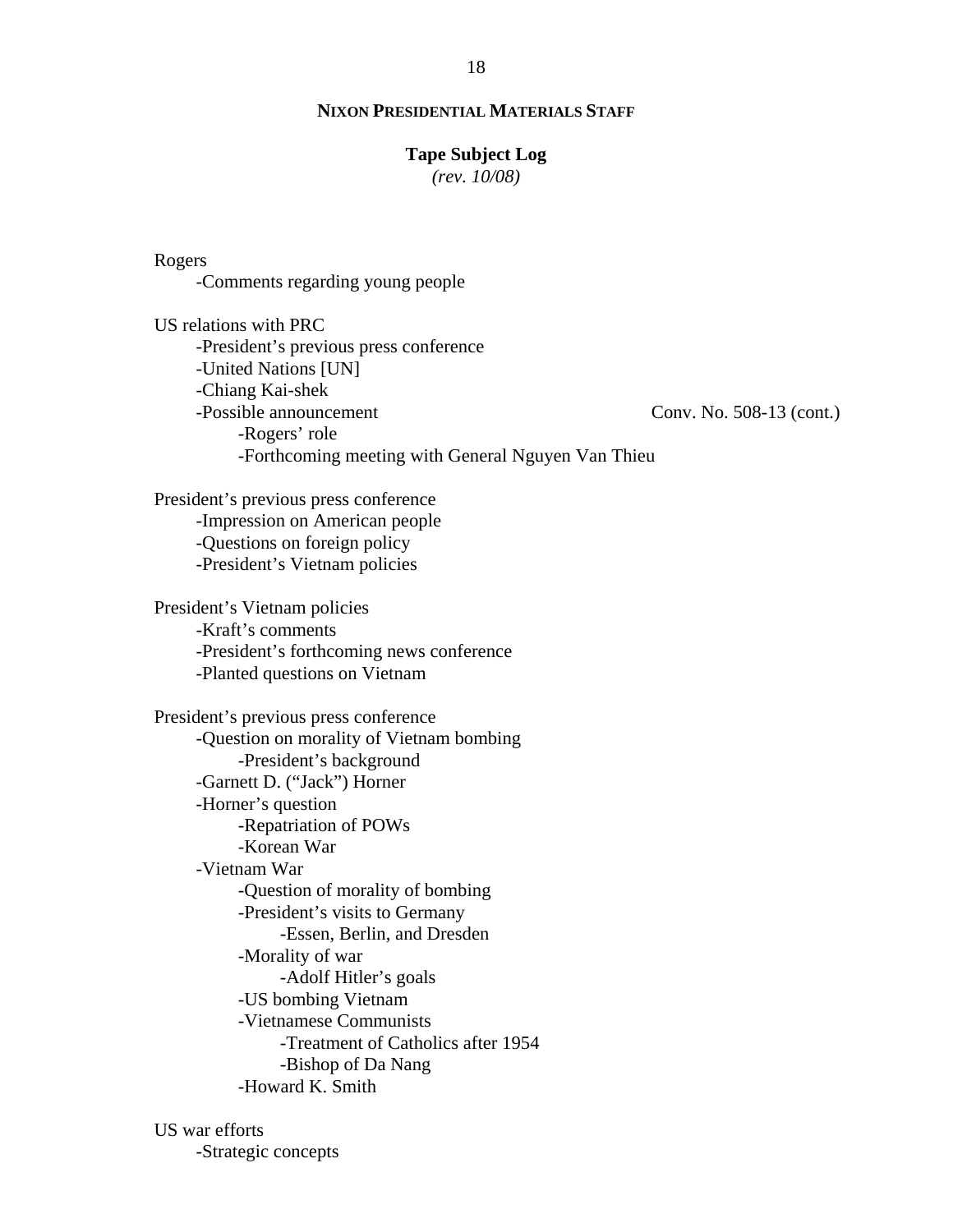#### **Tape Subject Log**

*(rev. 10/08)*

US bombing of North Vietnam -US relations with USSR and PRC -Future strategy -Possible reaction by American people Morality of war

-US Civil War -General William T. Sherman -March to the sea -Abraham Lincoln -Cost of disunion -US bombing targets -Laos -North Vietnamese -Atrocities in 1954 -Communist atrocities in South Vietnam -Japanese killed at Hiroshima and Nagasaki -Harry S Truman -Dwight D. Eisenhower -Possible 1945 invasion of Japan -American casualties -Hitler -North Vietnamese -May Day demonstrators

-Previous press conference -President's response

Vietnam

-Military action in Laos and Cambodia -Kissinger's conversation with Scali -Television networks' reporting -Casualty figures

President's accomplishments -Firings -Permissiveness -Welfare "loafers" -Foreign policy -Bombing of Vietnam -SALT -Vietnam negotiations -President's record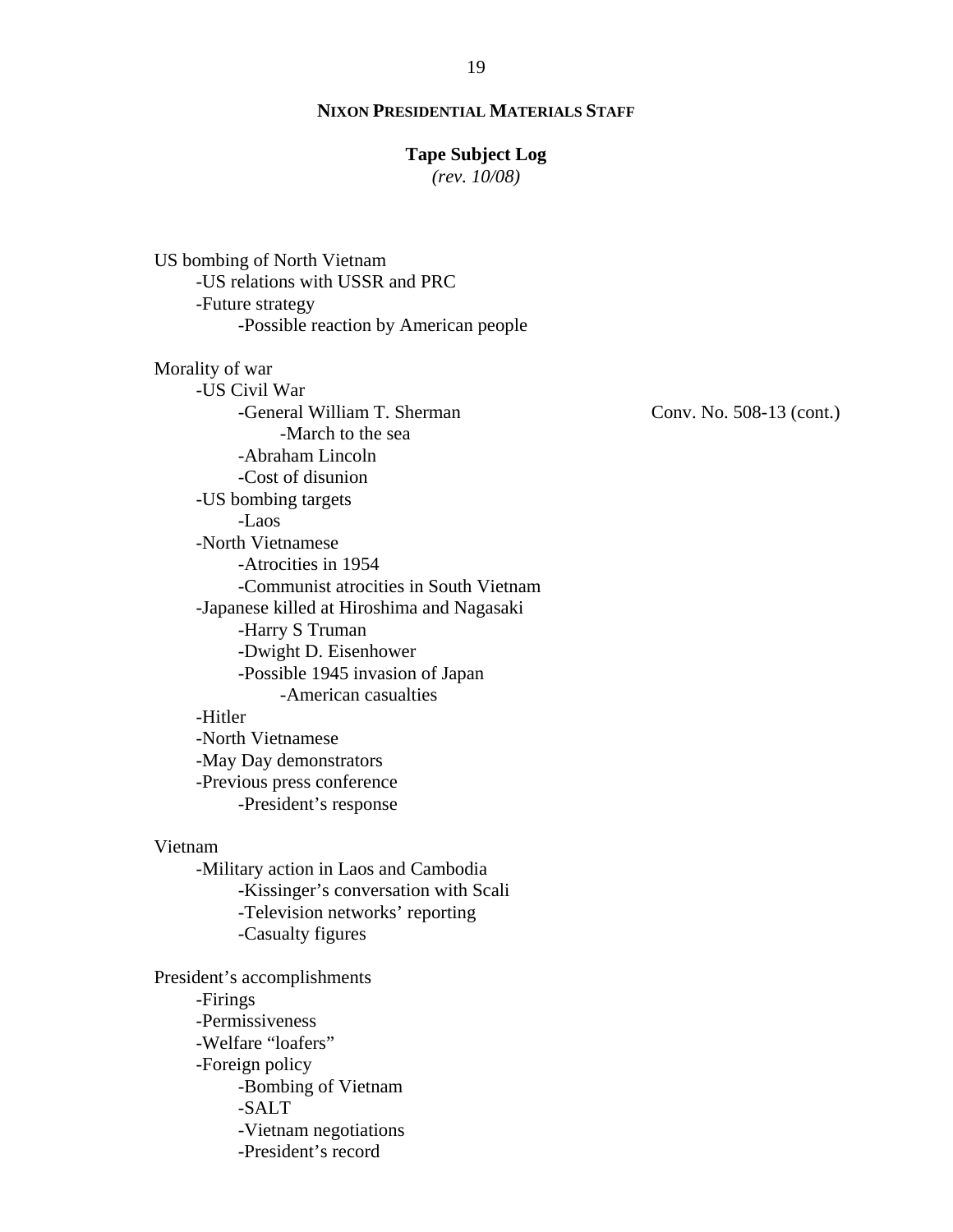### **Tape Subject Log**

*(rev. 10/08)*

# Mood of nation -Liberals

President's domestic program -Ehrlichman -President's philosophy -Environment -Food stamps -Consumerism -Revenue sharing -John V. Lindsay -Cuts in property taxes

# Liberals

-Views regarding President -Desire for power -Ehrlichman

# Poll

-National issues -Haldeman's conversation with Thomas W. Benham -Environment -Concerns -Air and water -Consumerism -Effect of news media -Welfare -Distribution -Domestic Council -Environment -Haldeman's possible consultation with Ehrlichman -President's role

# Ziegler entered at 11:24 am

#### PRC

-Study on UN membership -Completion date -Timing of decision -Announcement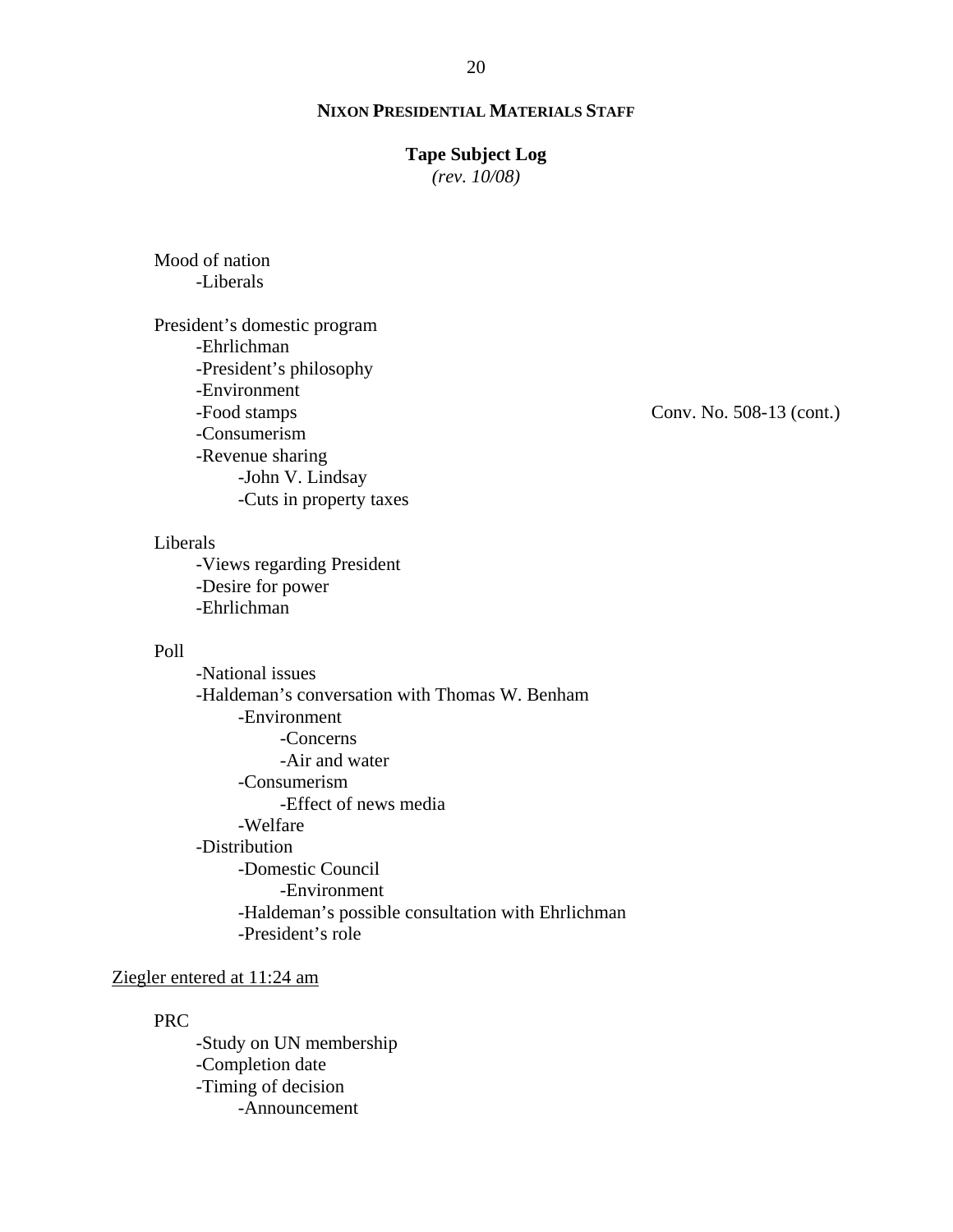#### **Tape Subject Log**

*(rev. 10/08)*

May Day arrests -Ziegler's possible response -Release of individuals President's previous press conference -Ziegler, Scali, Klein -Washington press corps -Questions -Foreign policy -International monetary policy -Revenue sharing -Manpower -Public service jobs May Day demonstrators -Ziegler's possible comments -Previous press conference -President's answer -Legality of arrests -Ziegler's possible comments -Release of demonstrators -Views of White House press corps -President's view -Kennedy -President's approval of police actions -Orderly government -Constitutionality -Liberals -Press response -Ziegler's possible comments -Public support for President President's previous press conference -President's foreign policy -SALT -PRC -Telephone polls on Vietnam Ziegler's possible comments -Mutual and Balanced Force Reduction [MBFR] -Negotiations

-NATO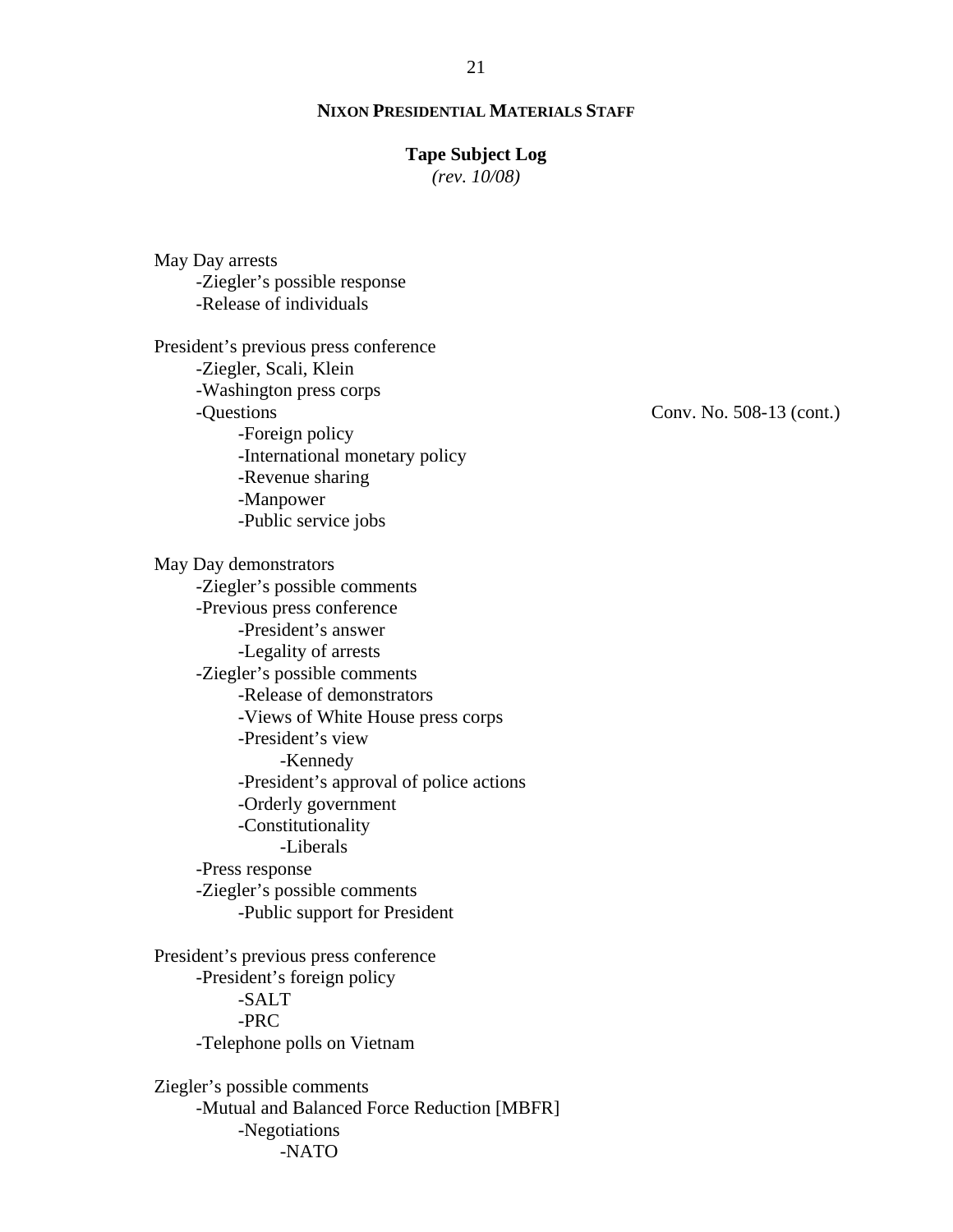### **Tape Subject Log**

*(rev. 10/08)*

Conv. No. 508-13 (cont.) -USSR -Warsaw Pact countries -Timing -Rogers -US relations with PRC -Timing and form -President's travel plans -Midway Island -Possible meeting -Vietnam -Southeast Asia May Day demonstrators -Media's views -Actions -President's views -Unknown man's conversation with Ehrlichman -Civil Rights marches -Selma, Alabama Washington press corps -Smith -Son's experience in Vietnam -Members of Congress -William B. Saxbe -Son's experience in Vietnam -Sons' lack of experience in Vietnam -[Dwight] David Eisenhower, II -Military service -Fears -President's previous press conference -Wire Service reporters -J. William Theis -Jack Dwyer [?] -[First name unknown] Gannett -Draftees to Vietnam -Behavior at Kissinger's press briefing -Sarah McClendon -Marianne H. Means -Ford Rowan -WTOP -Question on Vietnam

22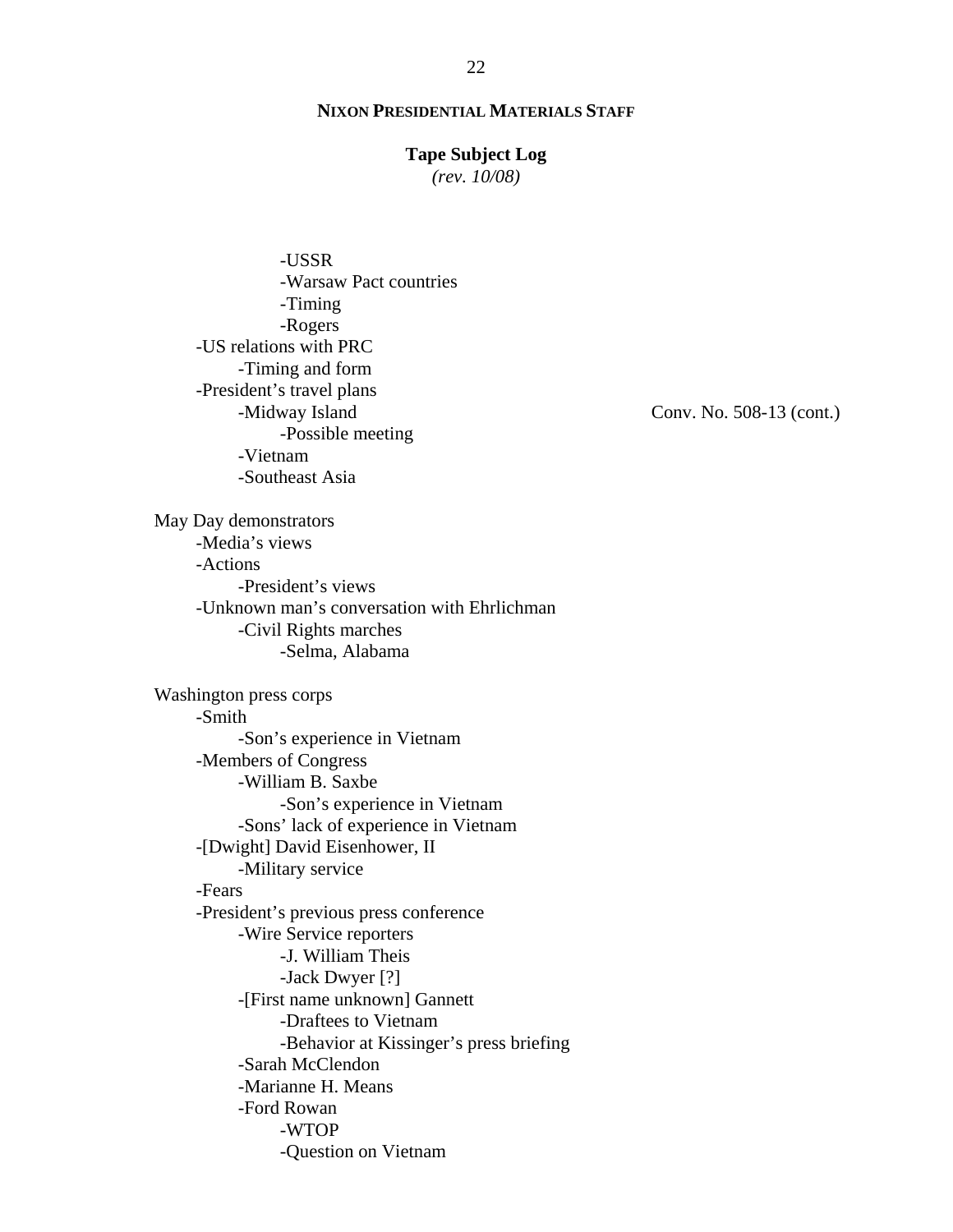#### **Tape Subject Log**

*(rev. 10/08)*

-terHorst -Theis -Peter Lisagor -Herbert E. Kaplow -Philosophy -Dan Rather -Motivation -POW families -Johnson's bombing -President's responses -Morality of war -North Vietnamese -World War II Bombing of Germany in World War II -Morality of war -President's Quaker background -US Soldiers -Actions -Compared to American Indian Wars -Morality -Hitler Morality of war -Bombing of Vietnam -Aftermath of North Vietnamese Takeover -Reports of Communist Atrocities -Deportation of Czechs -World War II -Rowan's possible opinion -Fascism versus Communism President's previous press conference -May Day demonstrators -Domestic questions -Aluminum -Steel -ILO -Ziegler's previous briefing -Reporter's question -President's response -Meany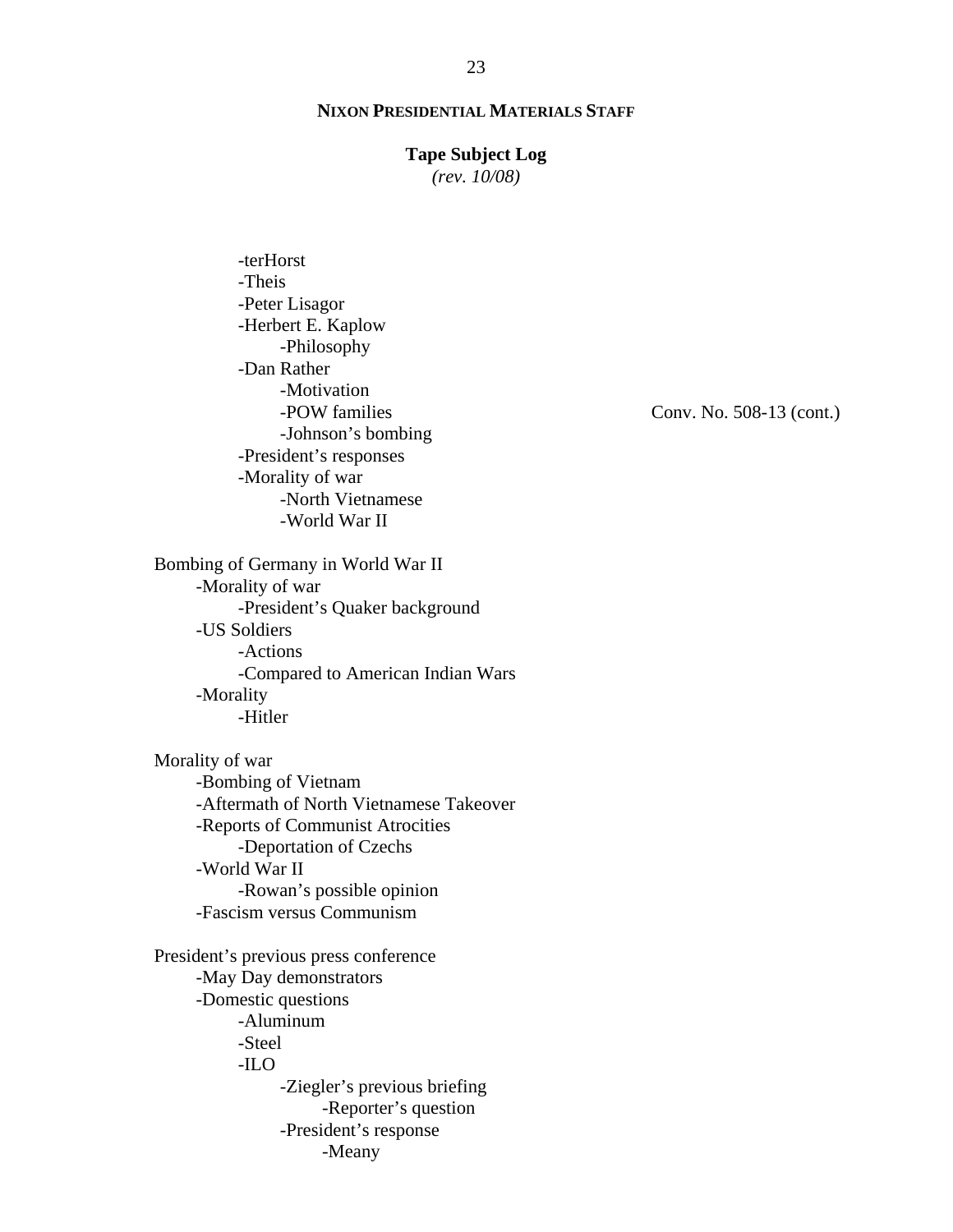#### **Tape Subject Log**

*(rev. 10/08)*

-Arrangements

Ziegler left at 11:48 am

Possible summit meeting with USSR -MBFR -Announcements -Rogers, Laird -SALT

Hedley W. Donovan's call to Kissinger, June 1 -Possible briefing by Kissinger -*Time*'s advertisers -James R. Shepley -Possible briefing by Kissinger -Peter M. Flanigan's possible actions -Shultz's experience -Purpose -Possible briefing by Kissinger -Michael Coles -Cousins -Purpose

Kissinger's possible meeting with *New York Times* editorial board -*Time* magazine -John W. Gardner -Kissinger's schedule -Somoza dinner

#### Ziegler entered at 11:52 am

Ziegler's forthcoming press briefing -President's press conferences -Politics -Candidate's press conferences -Politics

Ziegler left at 11:55 am

President's schedule -Somoza dinner -Haig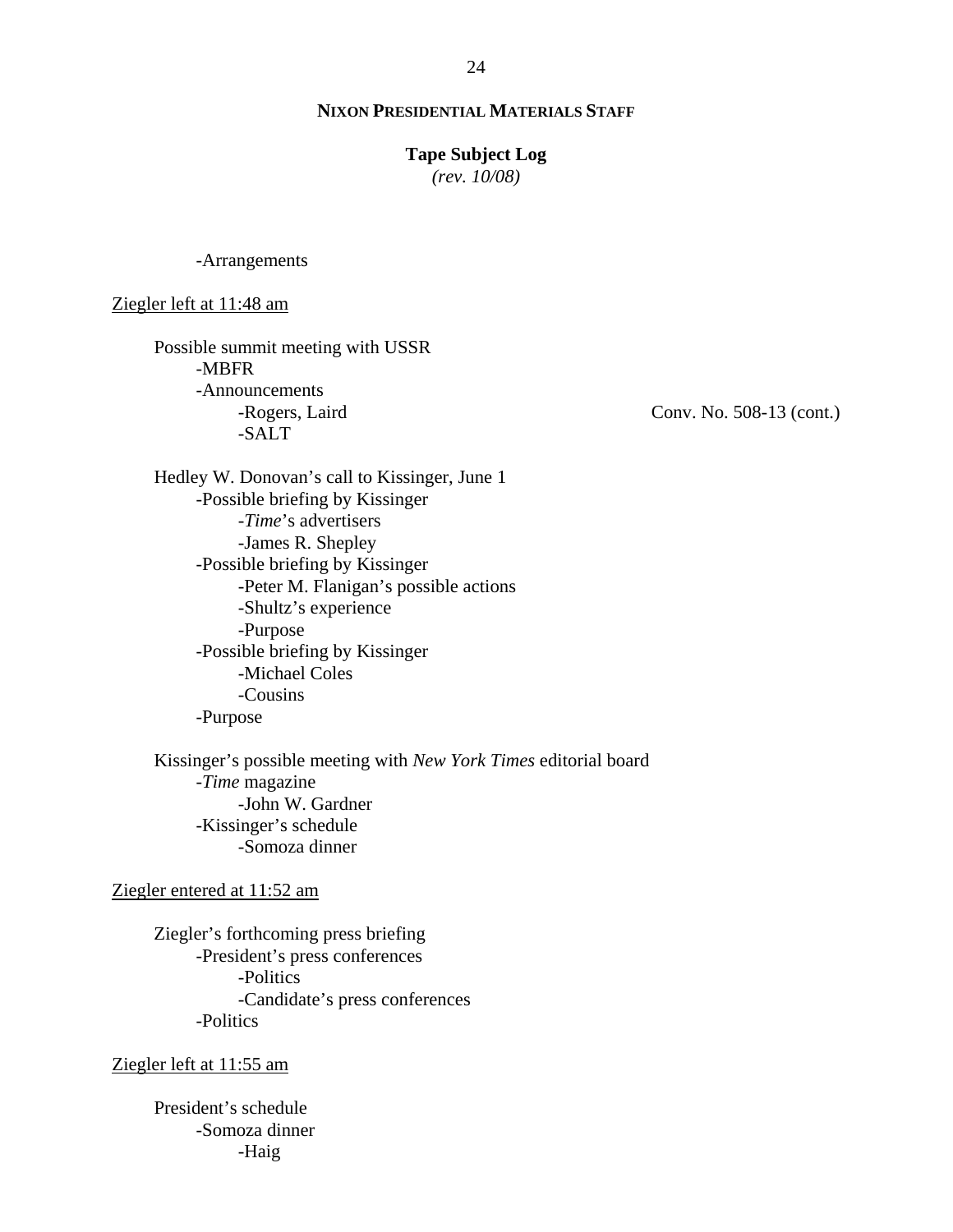**Tape Subject Log**

*(rev. 10/08)*

-Stans

\*\*\*\*\*\*\*\*\*\*\*\*\*\*\*\*\*\*\*\*\*\*\*\*\*\*\*\*\*\*\*\*\*\*\*\*\*\*\*\*\*\*\*\*\*\*\*\*\*\*\*\*\*\*\*\*\*\*\*\*\*\*\*\*\*\*\*\*\*\*\*\*\*\*\*\*\*\*

BEGIN WITHDRAWN ITEM NO. 12 [National Security] [Duration: 14s ]

Conv. No. 508-13 (cont.)

FOREIGN RELATIONS

END WITHDRAWN ITEM NO. 12

\*\*\*\*\*\*\*\*\*\*\*\*\*\*\*\*\*\*\*\*\*\*\*\*\*\*\*\*\*\*\*\*\*\*\*\*\*\*\*\*\*\*\*\*\*\*\*\*\*\*\*\*\*\*\*\*\*\*\*\*\*\*\*\*\*\*\*\*\*\*\*\*\*\*\*\*\*\*

-Major General James D. ("Don") Hughes -Salvador Allende Gossens Kissinger left at 11:56 am

> Haldeman's conversation with Benham -Polling information -Vietnam War and American people -President's standing as military strategist -Goals of administration -Domestic Council -Vietnam War -Haldeman's forthcoming conversation with Ehrlichman -President's personal characteristics -Theme of administration -Law and order -Vice President Spiro T. Agnew -Vietnam War -National economy -Possible impact of foreign policy achievements -Kissinger -SALT -PRC -President's previous press conference

Haldeman left at 12:04 pm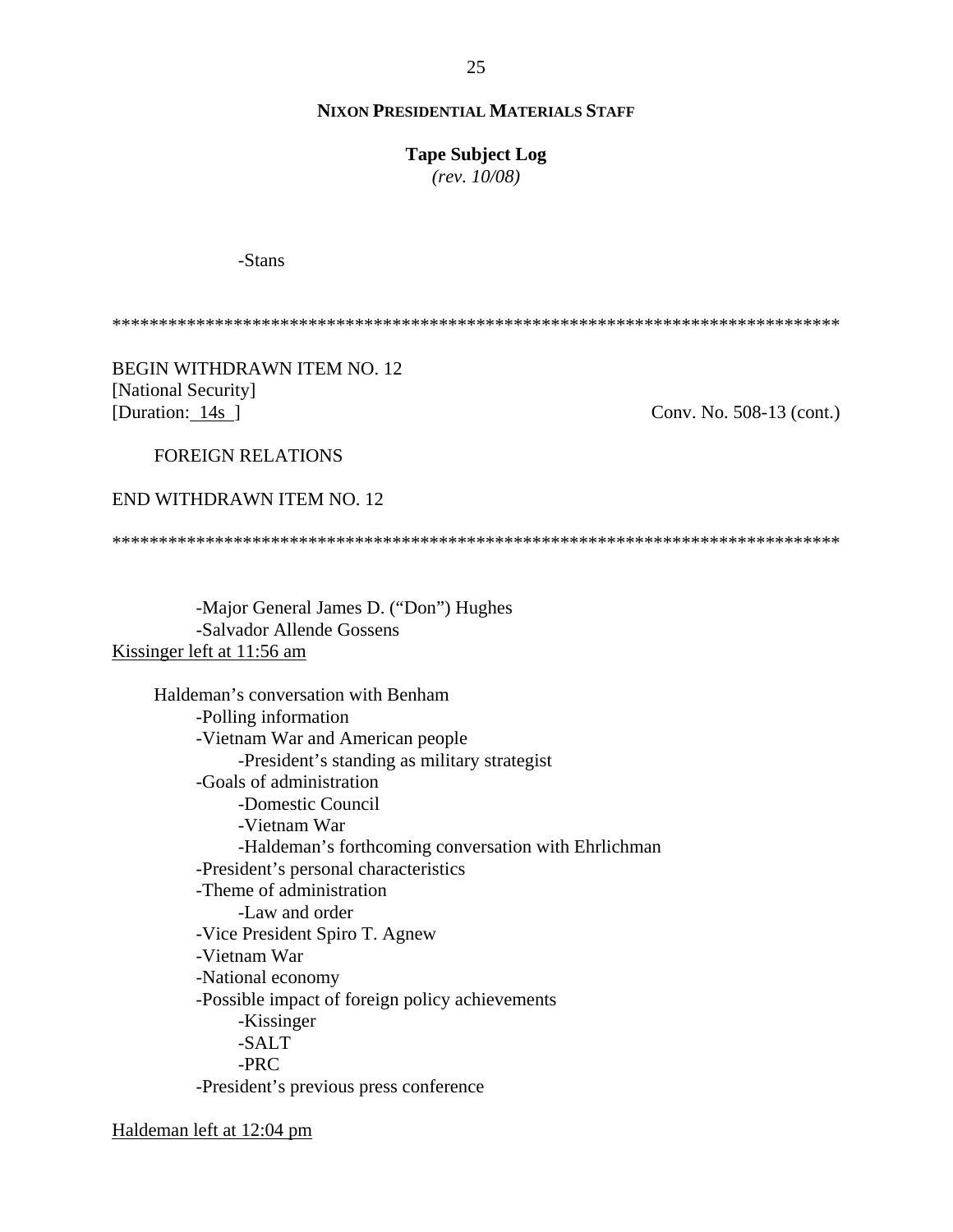**Tape Subject Log**

*(rev. 10/08)*

Conversation No. 508-14

Date: June 2, 1971 Time: Unknown between 12:04 pm and 12:12 pm Location: Oval Office

Conv. No. 508-13 (cont.)

The President met with Stephen B. Bull

President's schedule -Certificate -Thelma C. (Ryan) ("Pat") Nixon

Mrs. Nixon entered at 12:07 pm

-Medal of Freedom presentation -William J. Hopkins -Family -Sequence of events -Citation -Commander Craig S. Campbell

Bull left at an unknown time before 12:08 pm

Oval Office -Furnishings

Bull, Mr. and Mrs. Hopkins, Gail Hopkins, and Mr. and Mrs. John N. Castell entered at 12:08 pm

Introductions

W. J. Hopkins' home town in Kansas -President's home town -High school

Bull, G. Hopkins, and Mr. and Mrs. Castell left at 12:10 pm

Hopkins' role with administration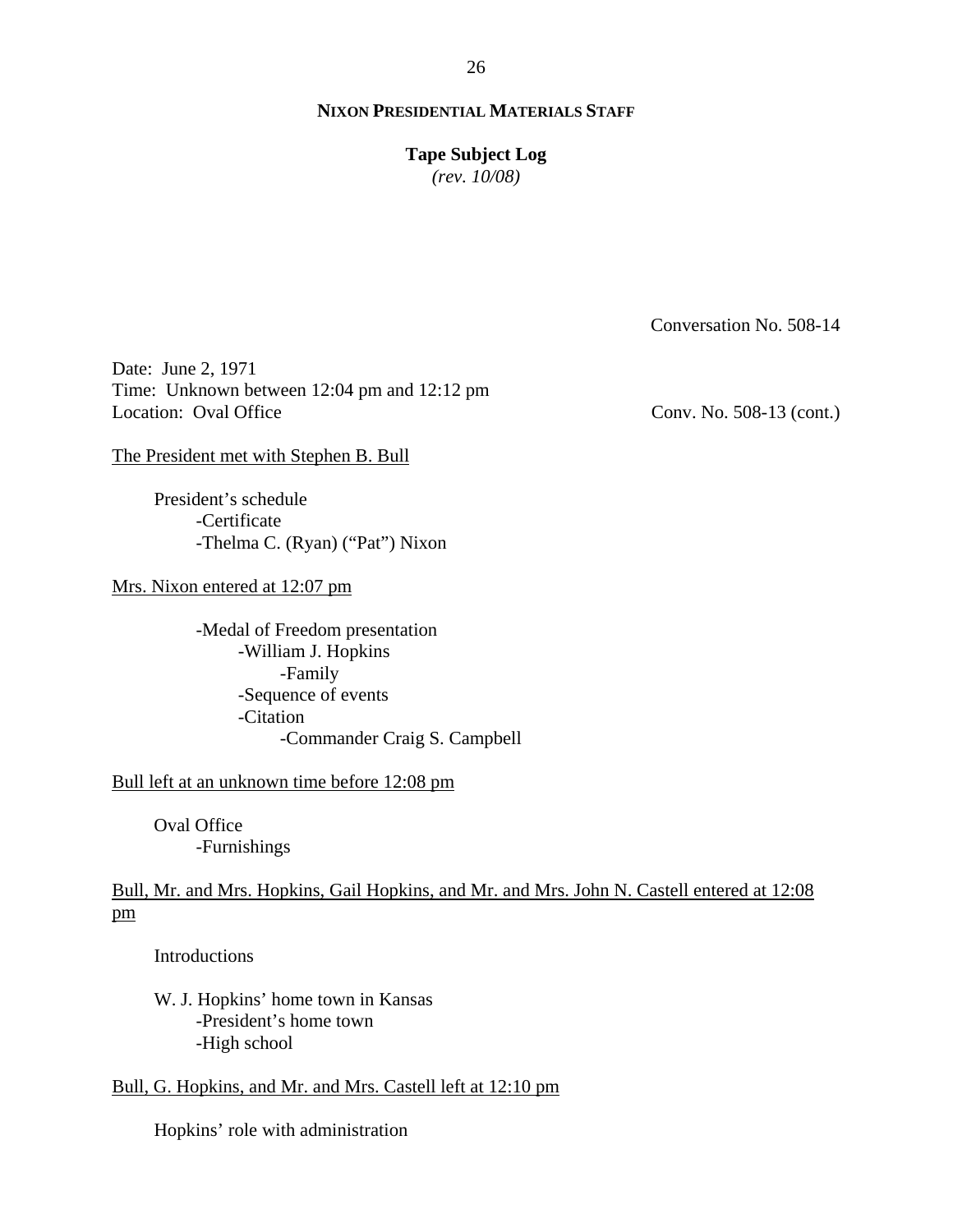**Tape Subject Log**

*(rev. 10/08)*

Bull entered at an unknown time after 12:10 pm

Arrangements for ceremony

[An unknown man introduced the participants]

[Applause]

Conv. No. 508-14 (cont.)

The President, Mrs. Nixon, and Mr. and Mrs. Hopkins left at 12:12 pm

Conversation No. 508-15

Date: June 2, 1971 Time: Unknown between 12:19 pm and 12:24 pm Location: Oval Office

The President met with Stephen B. Bull President's schedule -Robert H. Finch -H. R. ("Bob") Haldeman

Bull left at an unknown time before 12:24 pm

Conversation No. 508-16

Date: June 2, 1971 Time: Unknown between 12:19 pm and 12:24 pm Location: Oval Office

The President met with Stephen B. Bull

Robert H. Finch's schedule

Bull left at an unknown time before 12:24 pm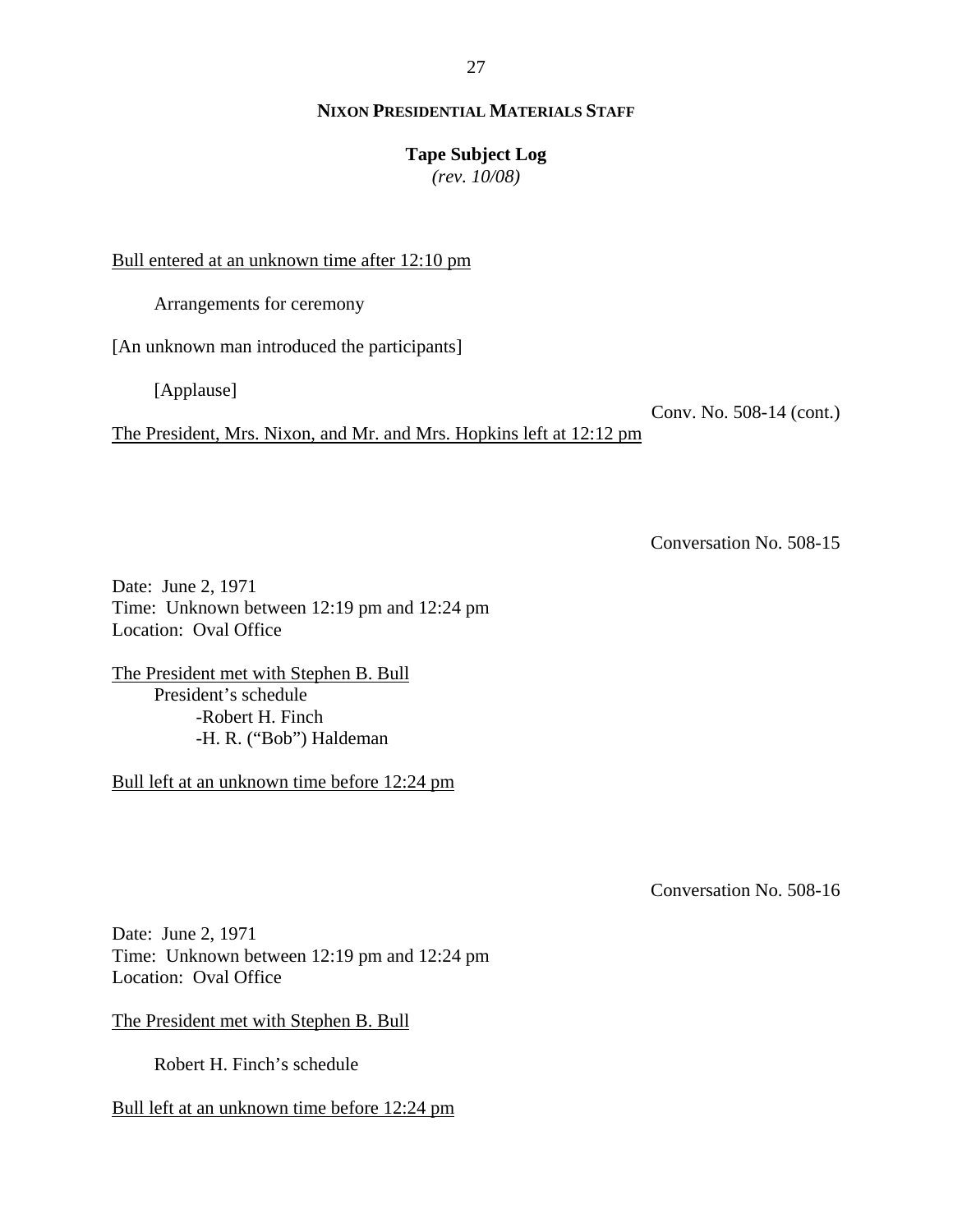**Tape Subject Log**

*(rev. 10/08)*

Conversation No. 508-17

Date: June 2, 1971 Time: 12:24 pm - 12:26 pm Location: Oval Office

Conv. No. 508-15 (cont.)

The President met with Alexander P. Butterfield

President's schedule -Robert H. Finch

Butterfield left at an unknown time before 12:26 pm

Conversation No. 508-18

Date: June 2, 1971 Time: 12:26 pm Location: Oval Office

The President met with Stephen B. Bull

President's schedule -Robert H. Finch -H. R. ("Bob") Haldeman

Bull left at 12:26 pm

Conversation No. 508-19

Date: June 2, 1971 Time: 12:26 pm - 2:25 pm Location: Oval Office

The President met with H. R. ("Bob") Haldeman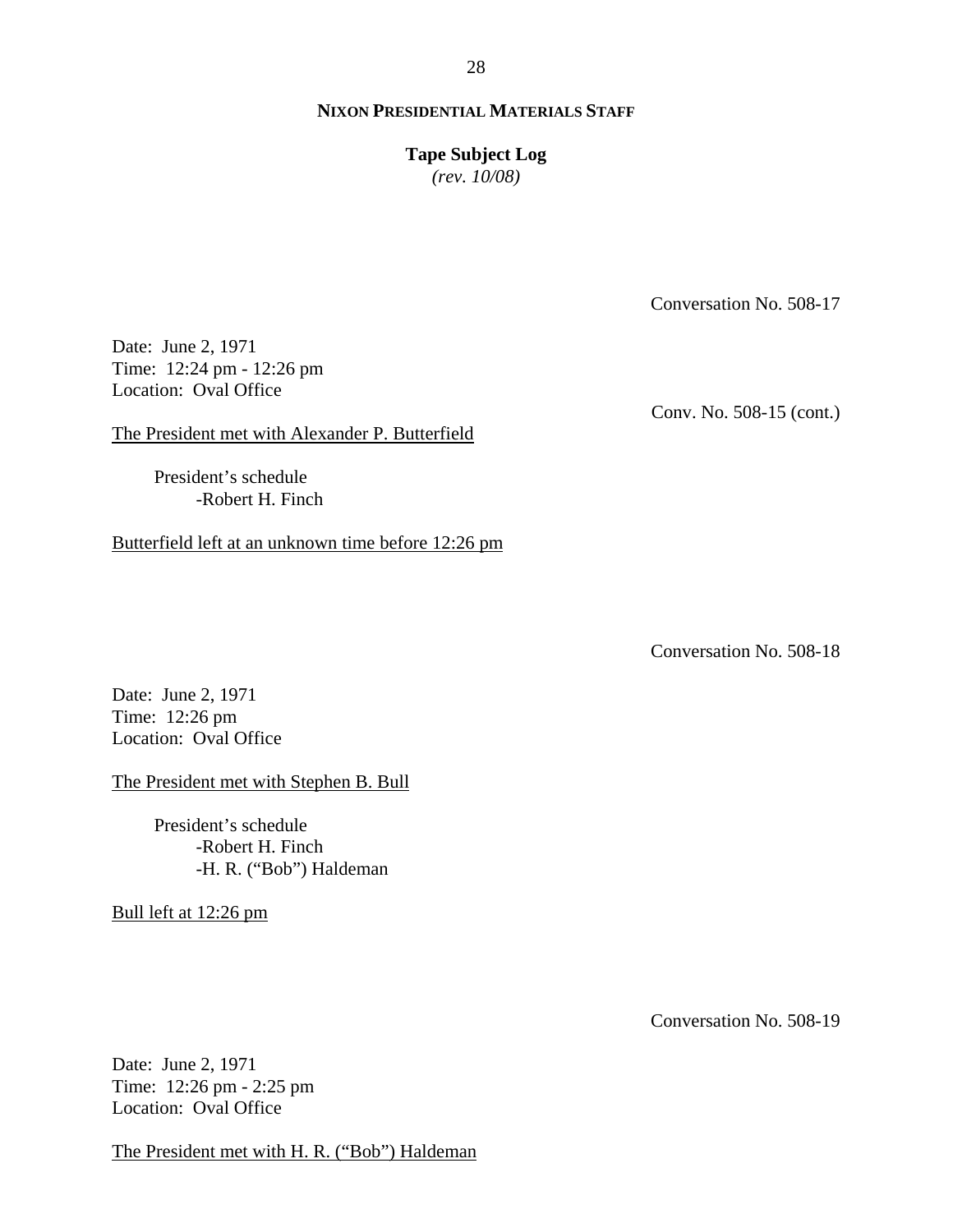#### **Tape Subject Log**

*(rev. 10/08)*

President's schedule -Robert H. Finch -William J. Hopkins -Medal of Freedom presentation

#### Finch entered at 12:27 pm

-Hopkins

Finch's memo -Finch's forthcoming meetings -Tom Reed [sp?] -Harley [sp?] [Surname unknown] -[Forename unknown] Monaghan [sp?] -John N. Mitchell -Leonard K. Firestone

\*\*\*\*\*\*\*\*\*\*\*\*\*\*\*\*\*\*\*\*\*\*\*\*\*\*\*\*\*\*\*\*\*\*\*\*\*\*\*\*\*\*\*\*\*\*\*\*\*\*\*\*\*\*\*\*\*\*\*\*\*\*\*\*\*\*\*\*\*\*\*\*\*\*\*\*\*\*

BEGIN WITHDRAWN ITEM NO. 1 [Personal Returnable] [Duration: 9m 51s]

# END WITHDRAWN ITEM NO. 1

\*\*\*\*\*\*\*\*\*\*\*\*\*\*\*\*\*\*\*\*\*\*\*\*\*\*\*\*\*\*\*\*\*\*\*\*\*\*\*\*\*\*\*\*\*\*\*\*\*\*\*\*\*\*\*\*\*\*\*\*\*\*\*\*\*\*\*\*\*\*\*\*\*\*\*\*\*\*

President's schedule -President's letter to John Cardinal McIntyre

California poll results -Vietnam War -US economy -Forthcoming administration grants -Department of Transportation [DOT]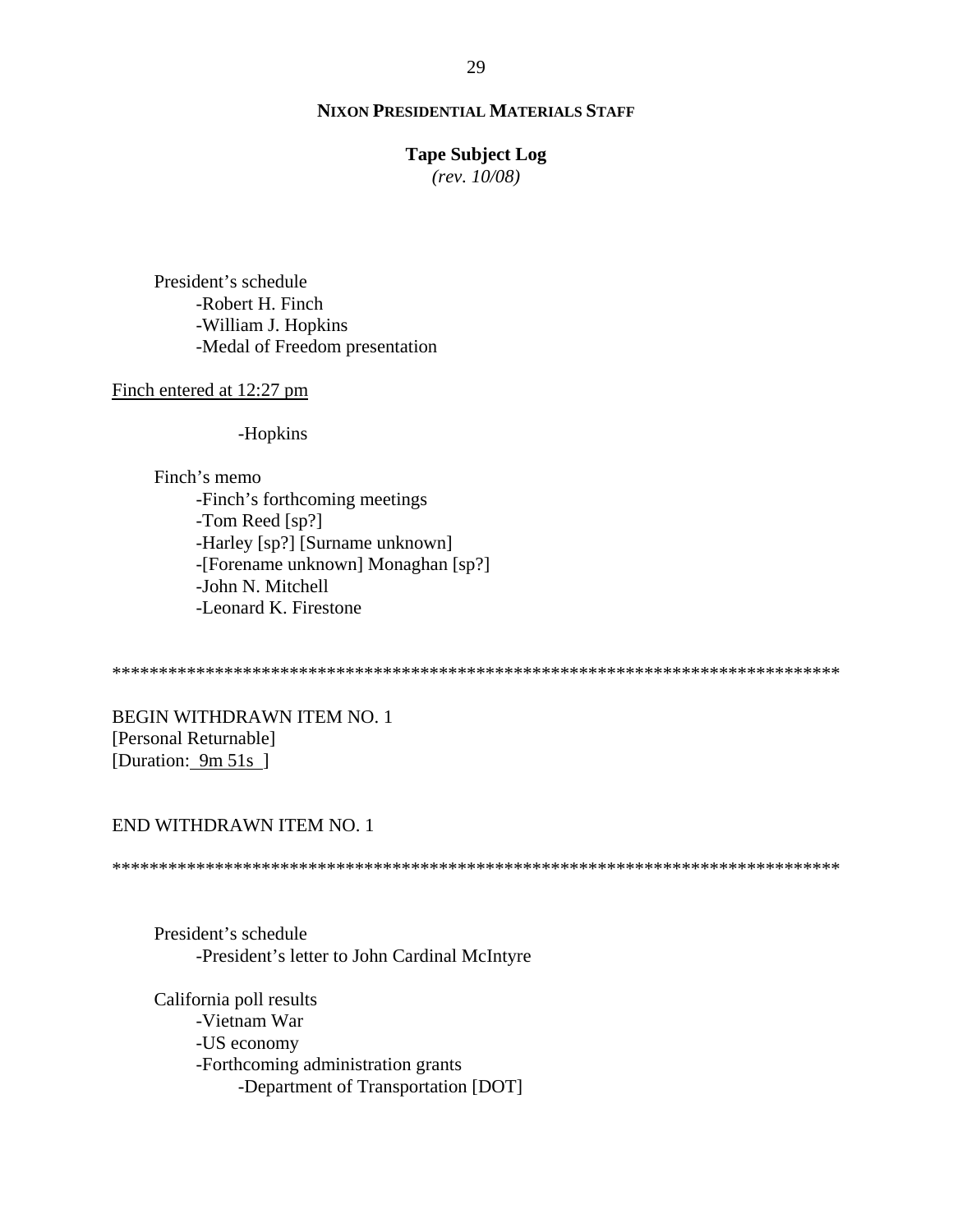#### **Tape Subject Log**

 $(rev. 10/08)$ 

**BEGIN WITHDRAWN ITEM NO. 2.** [Personal Returnable] [Duration: 28s ]

### END WITHDRAWN ITEM NO. 2

Conv. No. 508-19 (cont.)

-President's program for California -President's conversation with George P. Shultz -Agricultural extension program -Meeting between Charles W. Colson and Jeb Stuart Magruder -Congressmen

**BEGIN WITHDRAWN ITEM NO. 3** [Personal Returnable] [Duration:  $25m 9s$ ]

### END WITHDRAWN ITEM NO. 3

Ronald L. Ziegler entered at an unknown time after 12:27 pm

President's press conferences -Press's reaction -Political questions -Equal time -President's use -Opposition's response -George S. McGovern -Ziegler's response -Foreign, domestic policy issues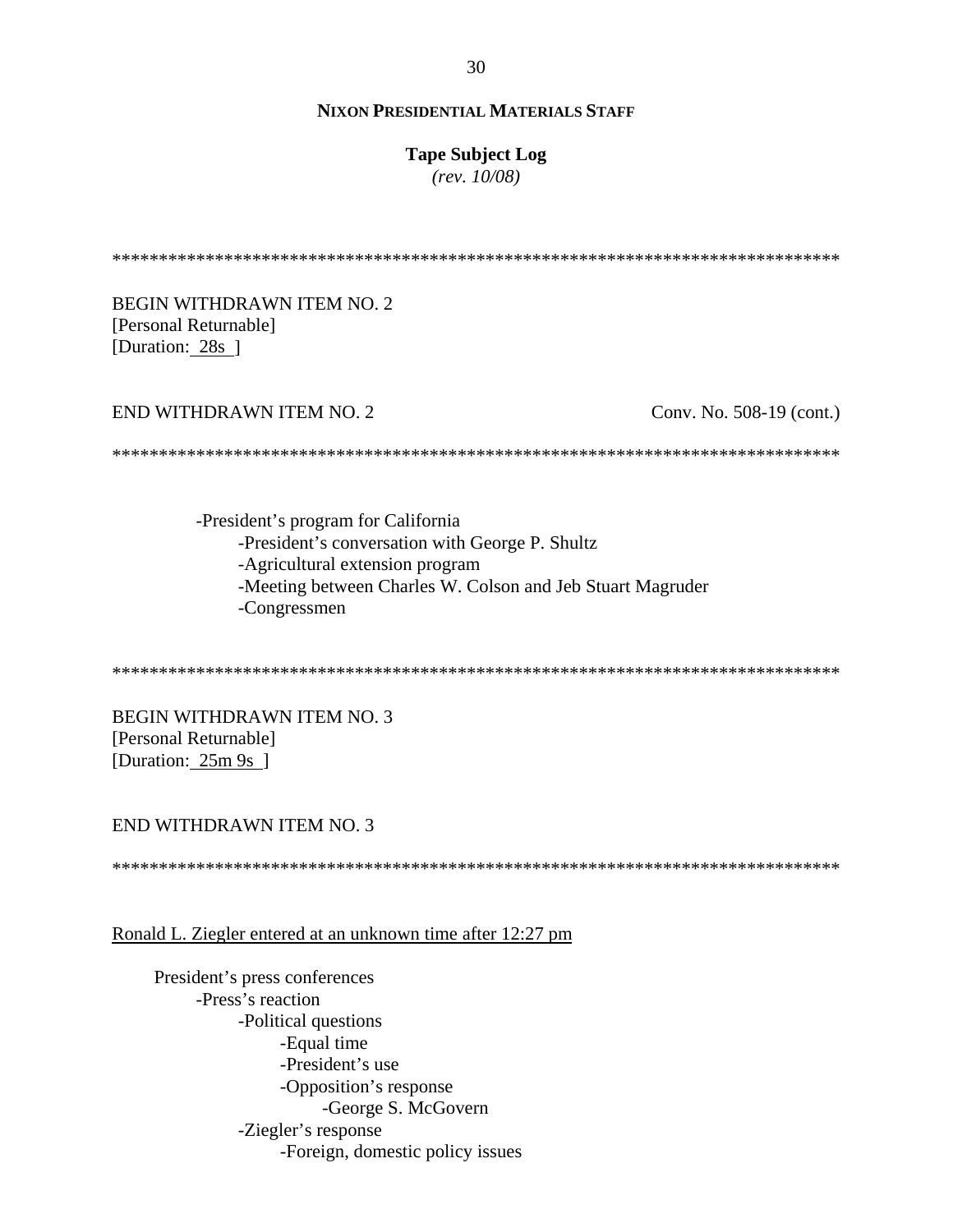#### **Tape Subject Log**

 $(rev. 10/08)$ 

-Public perception -President's June 1 press conference -Television coverage

#### Ziegler left at an unknown time before 1:10 pm

National issues -Possible administration actions -Vietnam -Economy -Drugs -Law and order -Ronald W. Reagan

Conv. No. 508-19 (cont.)

**BEGIN WITHDRAWN ITEM NO. 14** [Privacy] [Duration: 16s ]

# END WITHDRAWN ITEM NO. 14

BEGIN WITHDRAWN ITEM NO. 4 [Personal Returnable] [Duration:  $4m 47s$ ]

#### END WITHDRAWN ITEM NO. 4

President's schedule -Meeting with Explorer Scouts -White House tour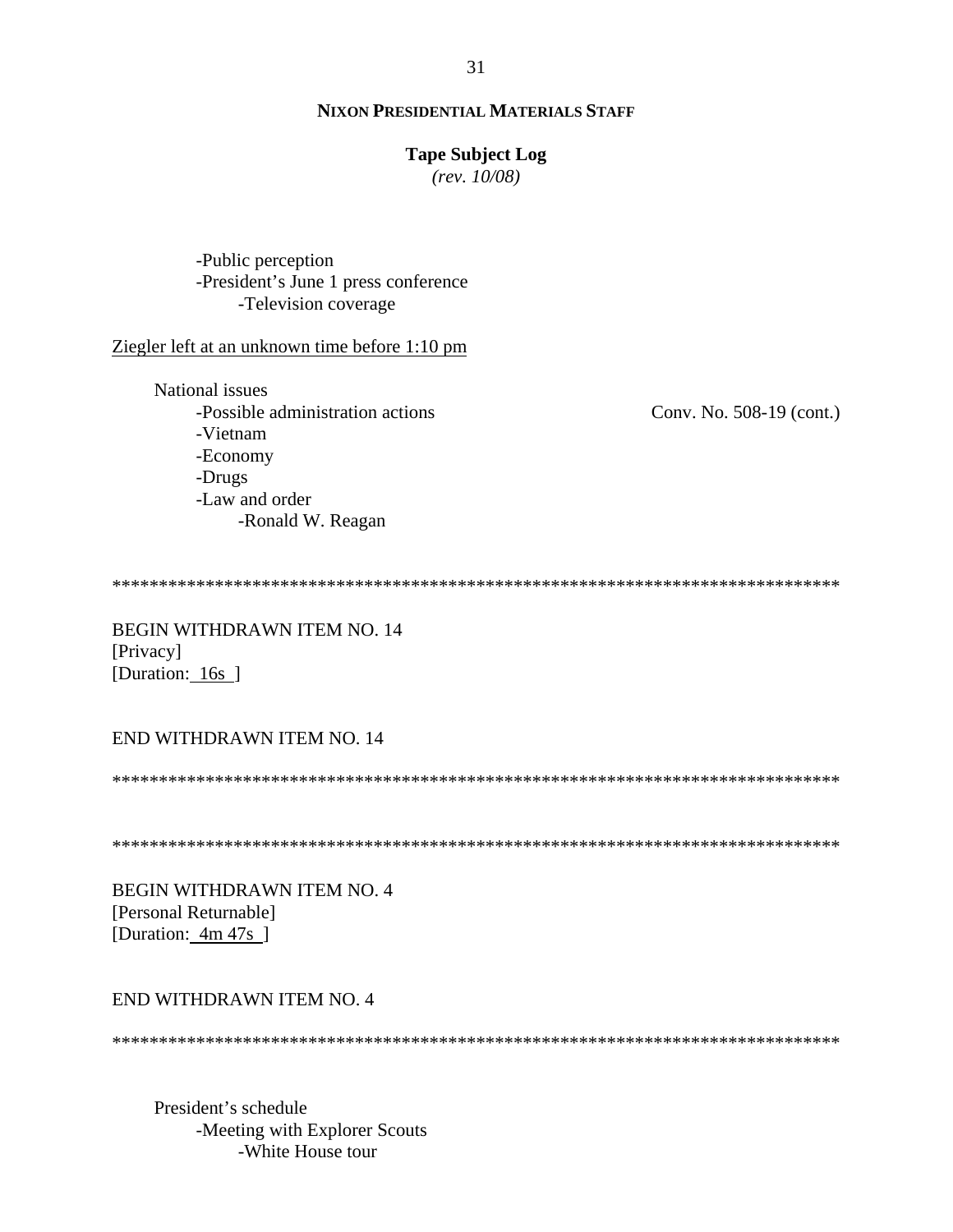**Tape Subject Log**

*(rev. 10/08)*

\*\*\*\*\*\*\*\*\*\*\*\*\*\*\*\*\*\*\*\*\*\*\*\*\*\*\*\*\*\*\*\*\*\*\*\*\*\*\*\*\*\*\*\*\*\*\*\*\*\*\*\*\*\*\*\*\*\*\*\*\*\*\*\*\*\*\*\*\*\*\*\*\*\*\*\*\*\*

BEGIN WITHDRAWN ITEM NO. 5 [Personal Returnable] [Duration: 45s]

Conv. No. 508-19 (cont.)

### END WITHDRAWN ITEM NO. 5

\*\*\*\*\*\*\*\*\*\*\*\*\*\*\*\*\*\*\*\*\*\*\*\*\*\*\*\*\*\*\*\*\*\*\*\*\*\*\*\*\*\*\*\*\*\*\*\*\*\*\*\*\*\*\*\*\*\*\*\*\*\*\*\*\*\*\*\*\*\*\*\*\*\*\*\*\*\*

Colson's activities -Meeting with veterans group -John F. Kerry -Television networks -Equal time

\*\*\*\*\*\*\*\*\*\*\*\*\*\*\*\*\*\*\*\*\*\*\*\*\*\*\*\*\*\*\*\*\*\*\*\*\*\*\*\*\*\*\*\*\*\*\*\*\*\*\*\*\*\*\*\*\*\*\*\*\*\*\*\*\*\*\*\*\*\*\*\*\*\*\*\*\*\*

BEGIN WITHDRAWN ITEM NO. 6 [Personal Returnable] [Duration: 54s ]

#### END WITHDRAWN ITEM NO. 6

\*\*\*\*\*\*\*\*\*\*\*\*\*\*\*\*\*\*\*\*\*\*\*\*\*\*\*\*\*\*\*\*\*\*\*\*\*\*\*\*\*\*\*\*\*\*\*\*\*\*\*\*\*\*\*\*\*\*\*\*\*\*\*\*\*\*\*\*\*\*\*\*\*\*\*\*\*\*

Caspar W. ("Cap") Weinberger -Possible appointment to Supreme Court -Possible Attorney General -Role in Office of Management and Budget [OMB] -John D. Ehrlichman -[Forename unknown] Gifford

Peter M. Flanigan -Possible role with administration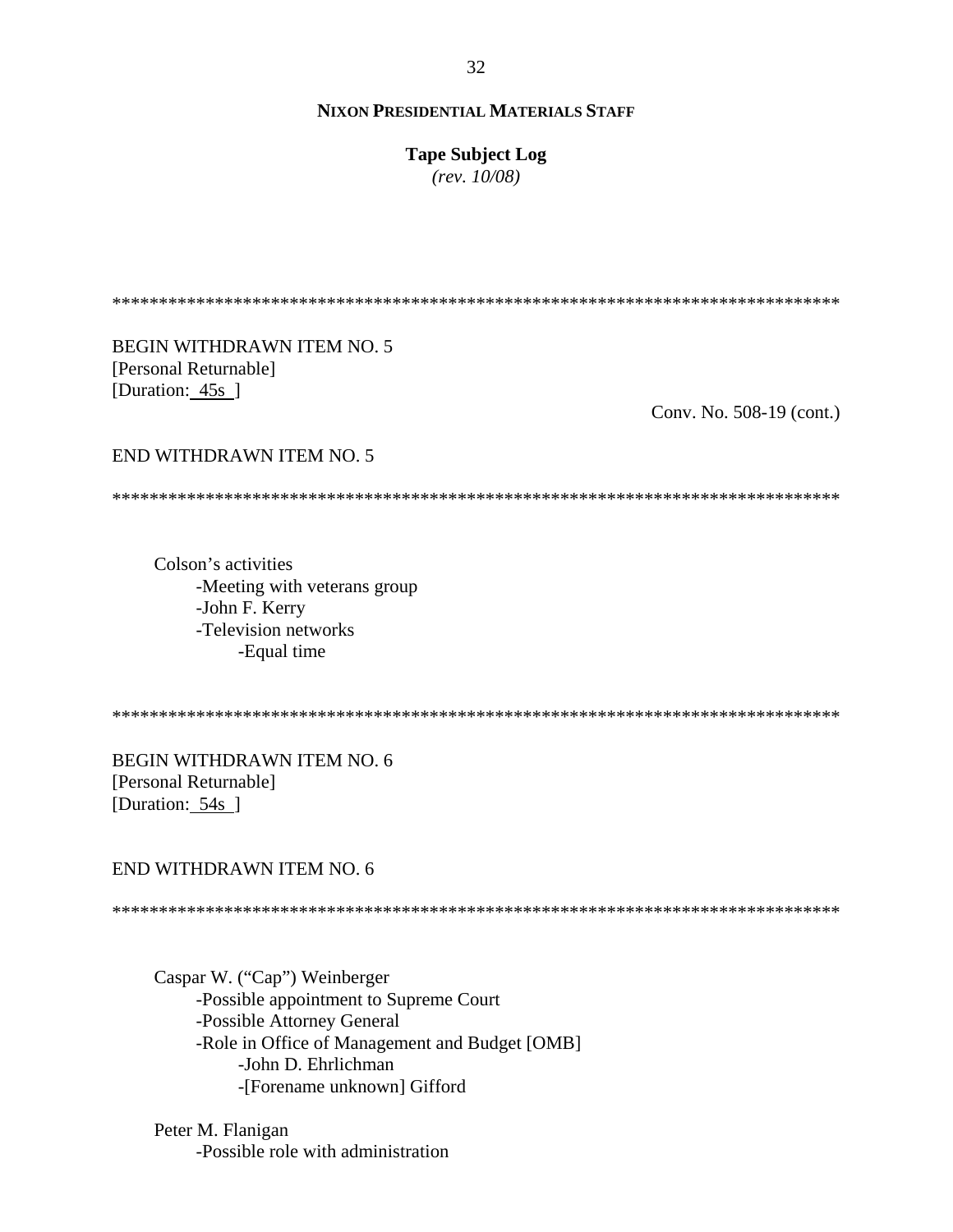## **Tape Subject Log**

*(rev. 10/08)*

-Budget director -Cabinet officers Weinberger -Possible Supreme Court appointment -Issues

\*\*\*\*\*\*\*\*\*\*\*\*\*\*\*\*\*\*\*\*\*\*\*\*\*\*\*\*\*\*\*\*\*\*\*\*\*\*\*\*\*\*\*\*\*\*\*\*\*\*\*\*\*\*\*\*\*\*\*\*\*\*\*\*\*\*\*\*\*\*\*\*\*\*\*\*\*\* Conv. No. 508-19 (cont.)

BEGIN WITHDRAWN ITEM NO. 15 [Personal Returnable] [Duration: 20s ]

### END WITHDRAWN ITEM NO. 15

\*\*\*\*\*\*\*\*\*\*\*\*\*\*\*\*\*\*\*\*\*\*\*\*\*\*\*\*\*\*\*\*\*\*\*\*\*\*\*\*\*\*\*\*\*\*\*\*\*\*\*\*\*\*\*\*\*\*\*\*\*\*\*\*\*\*\*\*\*\*\*\*\*\*\*\*\*\*

President's Tulsa, Oklahoma trip -President's schedule -Thelma C. (Ryan) ("Pat") Nixon's schedule -Page Belcher -Congressmen -White House staff -Arrangements

\*\*\*\*\*\*\*\*\*\*\*\*\*\*\*\*\*\*\*\*\*\*\*\*\*\*\*\*\*\*\*\*\*\*\*\*\*\*\*\*\*\*\*\*\*\*\*\*\*\*\*\*\*\*\*\*\*\*\*\*\*\*\*\*\*\*\*\*\*\*\*\*\*\*\*\*\*\*

BEGIN WITHDRAWN ITEM NO. 7 [Personal Returnable] [Duration: 30s]

#### END WITHDRAWN ITEM NO. 7

\*\*\*\*\*\*\*\*\*\*\*\*\*\*\*\*\*\*\*\*\*\*\*\*\*\*\*\*\*\*\*\*\*\*\*\*\*\*\*\*\*\*\*\*\*\*\*\*\*\*\*\*\*\*\*\*\*\*\*\*\*\*\*\*\*\*\*\*\*\*\*\*\*\*\*\*\*\*

Charles C. Edwards -Performance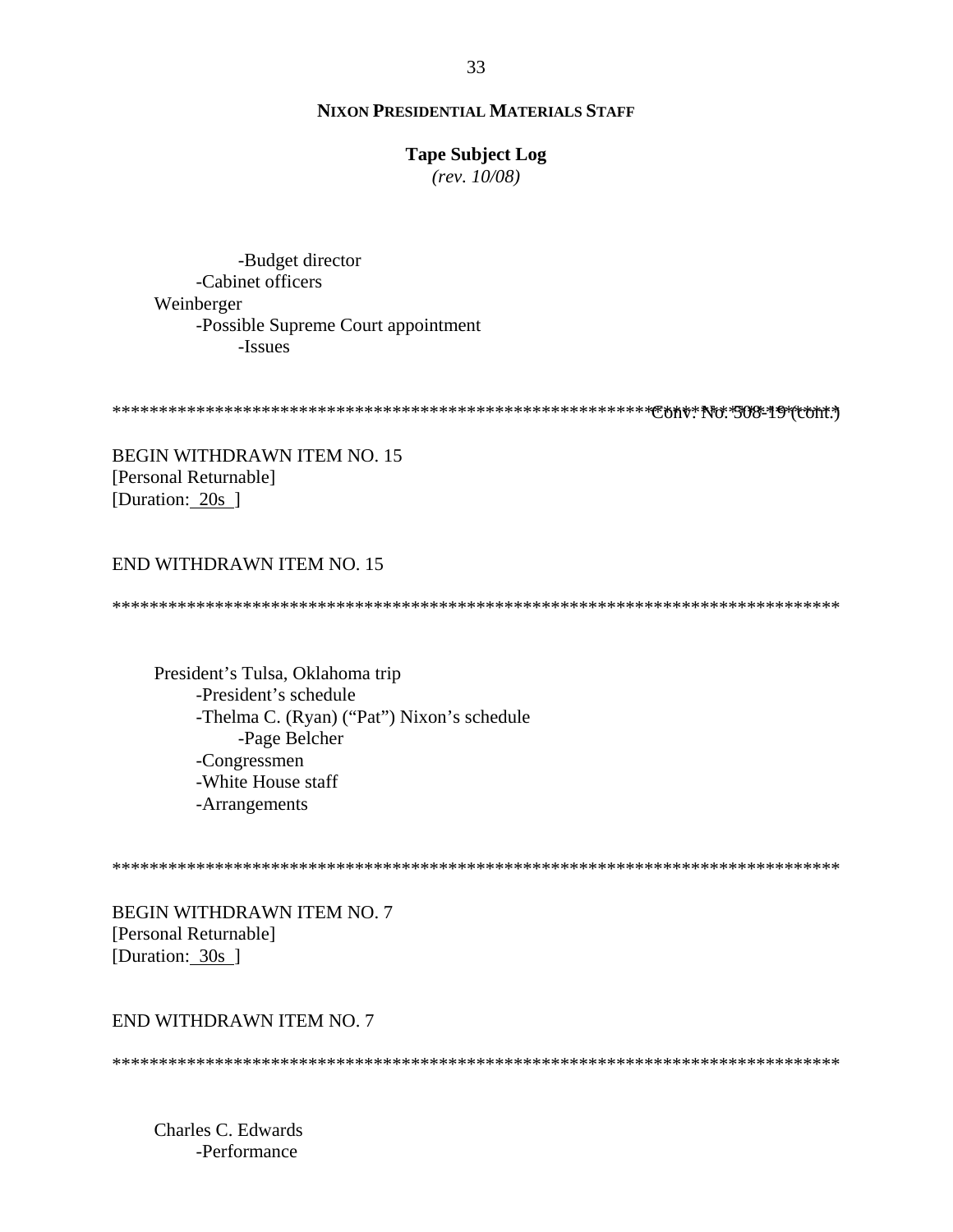#### **Tape Subject Log**

*(rev. 10/08)*

Conv. No. 508-19 (cont.) -Staffing -Issues President's drug program -Egil ("Bud") Krogh, Jr. -Polls -Donald H. Rumsfeld -Drugs in Vietnam -Defense Department -Finch's appearance on Columbia Broadcasting System [CBS] "Morning News" -State Department -Defense Department -Ehrlichman -Veterans' hospitals -Joint Chiefs of Staff -Criminal penalties for dealers -Ehrlichman, Krogh -Congress -Dr. Bertram S. Brown of National Institute of Mental Health [NIMH] -President's forthcoming speech to American Medical Association [AMA] -Prescriptions -Abuse -Drugs and military men -President's and Haldeman's observations -Prescription abuse President's schedule -Samuel L. Devine -Clark MacGregor President's accomplishments -World events -Vietnam War -Republicans' response -Congressional votes -MacGregor -Foreign policy -Cabinet officers' activities -John B. Connally -Polls -Lyndon B. Johnson -"Dignity"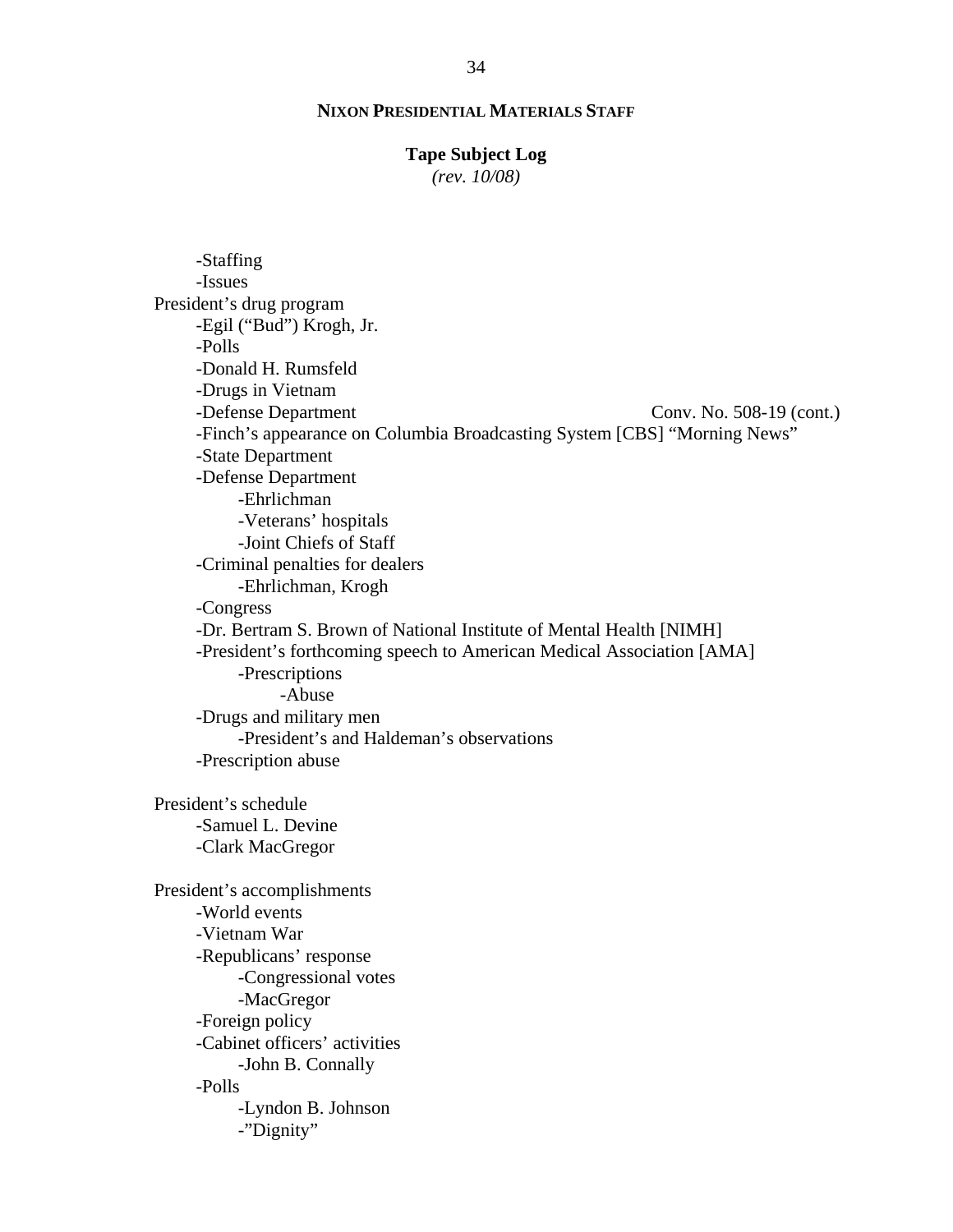#### **Tape Subject Log**

*(rev. 10/08)*

California politics -Party affiliation -National economy

\*\*\*\*\*\*\*\*\*\*\*\*\*\*\*\*\*\*\*\*\*\*\*\*\*\*\*\*\*\*\*\*\*\*\*\*\*\*\*\*\*\*\*\*\*\*\*\*\*\*\*\*\*\*\*\*\*\*\*\*\*\*\*\*\*\*\*\*\*\*\*\*\*\*\*\*\*\*

BEGIN WITHDRAWN ITEM NO. 8 [Personal Returnable] [Duration: 2m 47s]

Conv. No. 508-19 (cont.)

#### END WITHDRAWN ITEM NO. 8

\*\*\*\*\*\*\*\*\*\*\*\*\*\*\*\*\*\*\*\*\*\*\*\*\*\*\*\*\*\*\*\*\*\*\*\*\*\*\*\*\*\*\*\*\*\*\*\*\*\*\*\*\*\*\*\*\*\*\*\*\*\*\*\*\*\*\*\*\*\*\*\*\*\*\*\*\*\*

Vietnam War -Peace initiative -North Vietnam bombing -Prisoners of War [POWs] -Extent -Popular Support -"Pueblo" incident

US foreign relations -Union of Soviet Socialist Republics [USSR] -People's Republic of China [PRC] -Middle East -Henry A. Kissinger's prediction -Suez Canal -William P. Rogers

President's domestic program -Ehrlichman -Careers for women -Health care -Unemployment of liberal arts graduates -Revolutionary societies -Higher education -Number of students -Subjects studied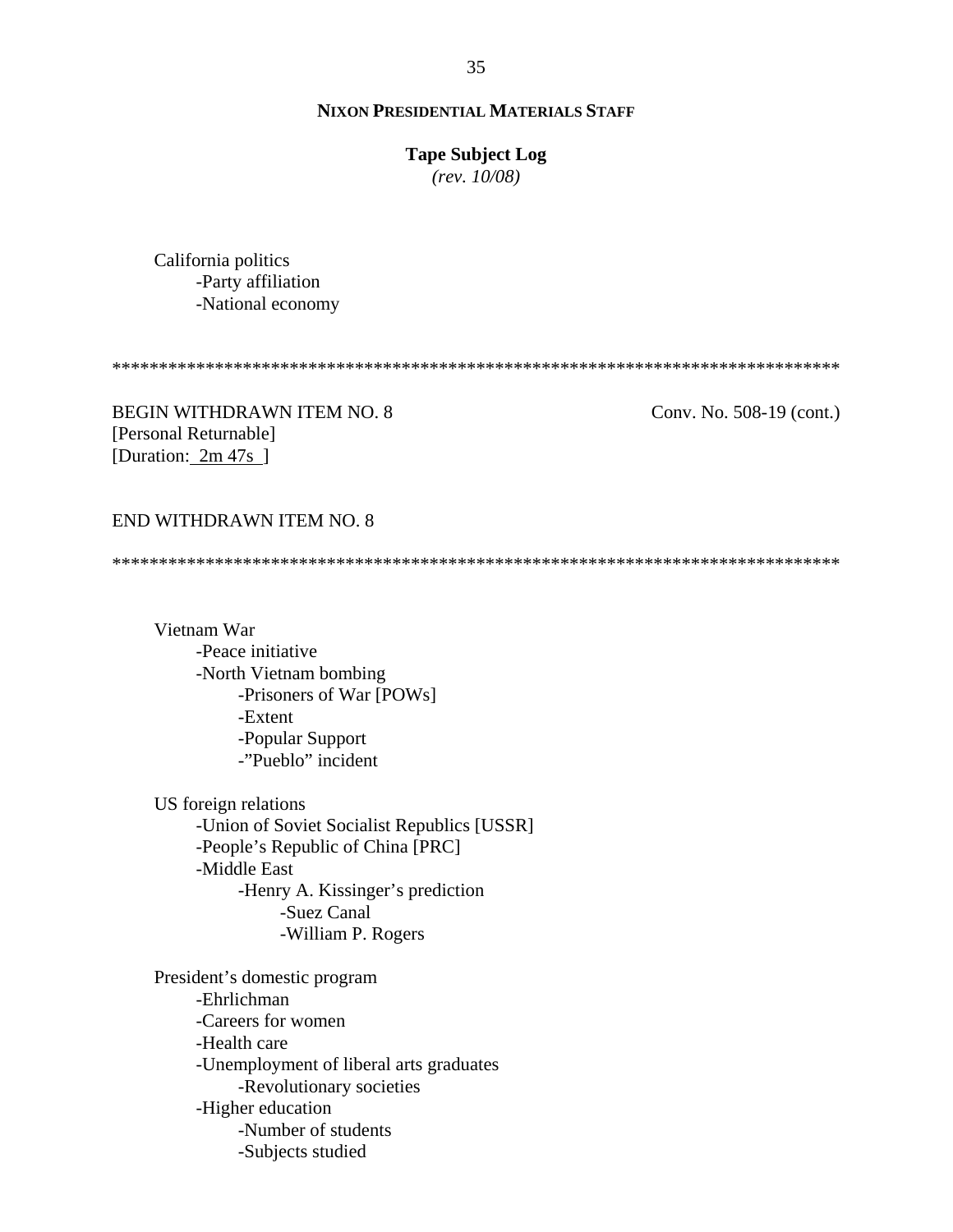#### **Tape Subject Log**

*(rev. 10/08)*

Conv. No. 508-19 (cont.) -Federal funding -Shultz, Weinberger, Ehrlichman -National Science Foundation -Department of Health, Education, and Welfare [HEW] -Cutting funds -Shultz's view -University of Chicago -University of California -Nuclear energy -Southern California -Stanford University -National Science Foundation -Budget -President's conversation with Dr. Lee A. DuBridge -Subsidization of teachers' salaries -Teaching versus applied science -Proposed shift in funds -National Aeronautics and Space Administration [NASA] -Educational lobby -Bernie Schaefer [sp?] -Report on applied technology -Robert S. McNamara -Supersonic Transport [SST] -Subsidies of Boeing -Position of the United States -Possible condominium with Japan -Concorde -Great Britain and France -TU-144 -USSR -President's conversation with Rogers -Soviet plane -Boeing -McDonnell-Douglas -Value -Length of flights -Commercial advantage -Freight -American airline industry -Possible subsidies by military -SST -Magruder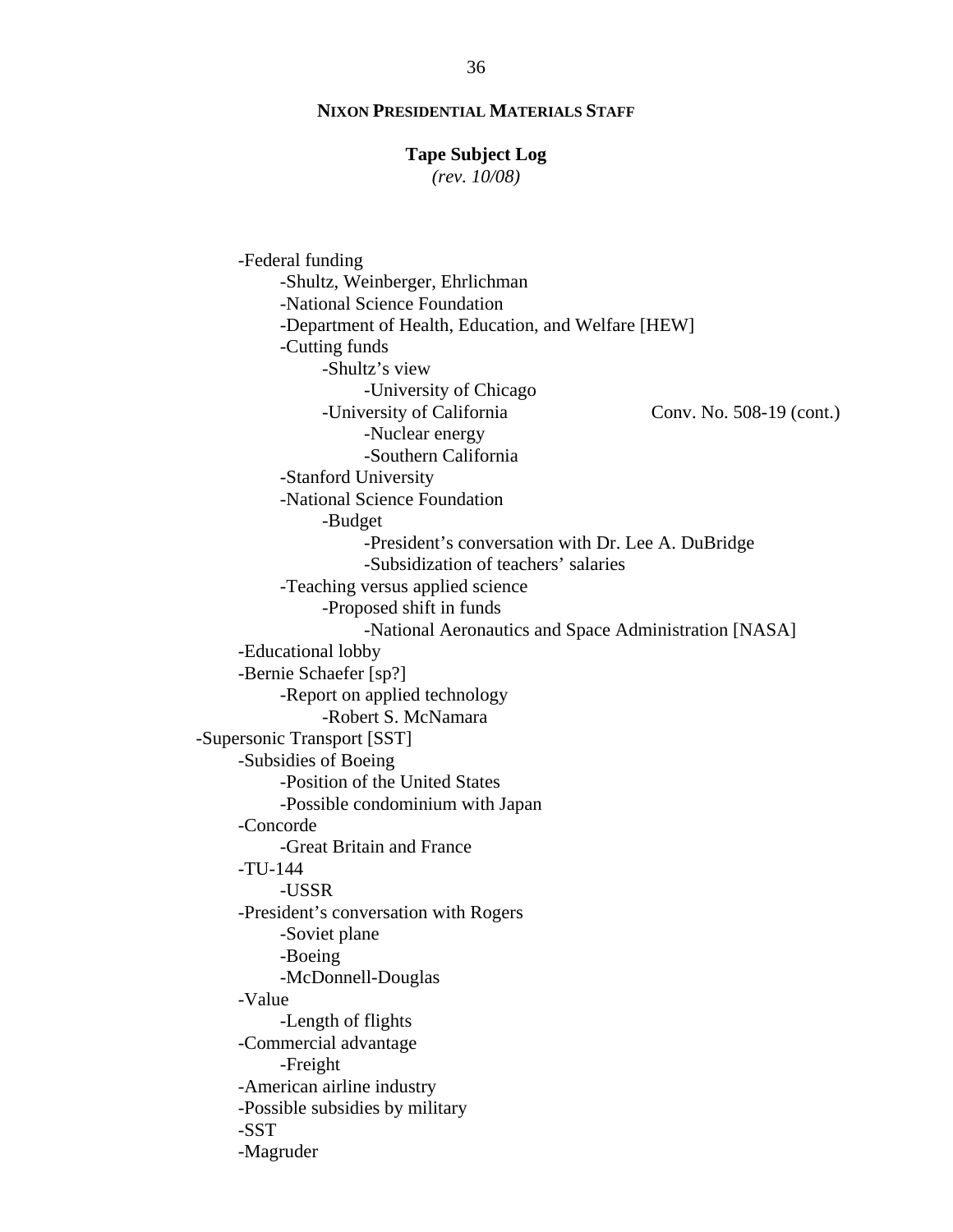# **Tape Subject Log**

 $(rev. 10/08)$ 

| -Boeing                                  |                          |
|------------------------------------------|--------------------------|
| -Seattle unemployment                    |                          |
| -Compared to Southern California         |                          |
| -Movie industry                          |                          |
| -Flanigan's efforts on tax reform        |                          |
| -Television networks                     |                          |
| -Federal Communications Commission [FCC] |                          |
| -Employment                              | Conv. No. 508-19 (cont.) |
|                                          |                          |

#### California

-Possible actions -Weinberger -Meeting with Finch -Government programs -Planning and impact -Agricultural extension -Irrigation districts -HEW -Johnson's efforts on behalf of Texas -Edward M. ("Ted") Kennedy's campaign theme in 1962 -George Lodge -Government programs -Press coverage -Model Cities program -John V. Tunney -Alan Cranston -Republican congressmen

**BEGIN WITHDRAWN ITEM NO. 11** [Personal Returnable] [Duration: 3m 42s ]

## END WITHDRAWN ITEM NO. 11

# Finch left and Alexander P. Butterfield entered at 1:57 pm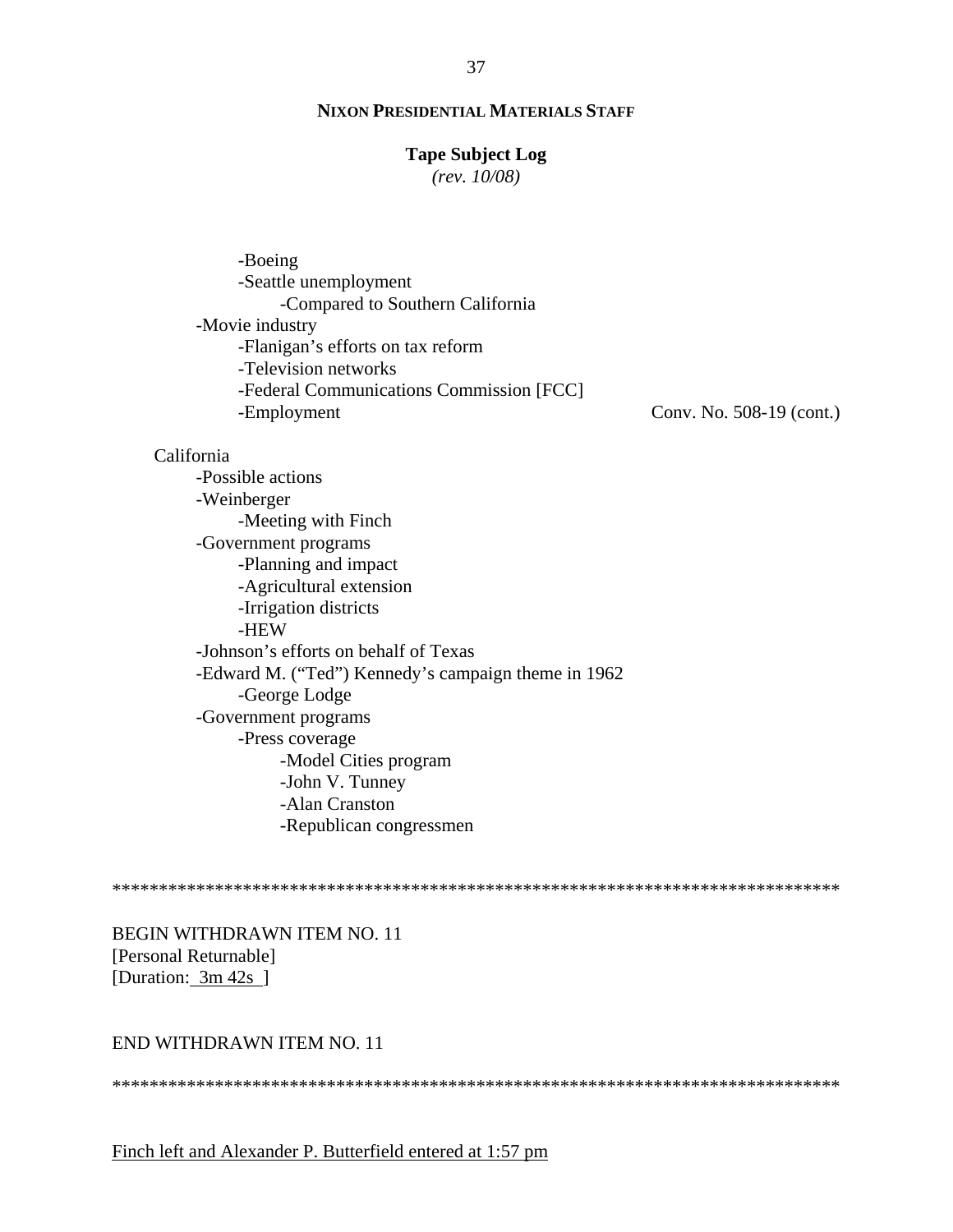#### **Tape Subject Log**

 $(rev. 10/08)$ 

Papers to sign

#### Butterfield left at 1:59 pm

President's schedule -Ehrlichman -Meetings Conv. No. 508-19 (cont.) -Explorer Scouts -Shultz's request -Veterans Administration [VA] medical budget -Charles M. Teague -Olin E. ("Tiger") Teague -Arlen Specter -Press conference -Types of questions -Previous press conference in California -Ziegler -Publicity value

President's previous press conference -Political questions -Press' objections to Ziegler -Press' motives

**BEGIN WITHDRAWN ITEM NO. 12** [Personal Returnable] [Duration: 1m 13s ]

### END WITHDRAWN ITEM NO. 12

Peter G. Peterson -Memorandum to the President -Possible conversation with Haldeman and Ehrlichman -Charles L. Shultze and John W. Gardner